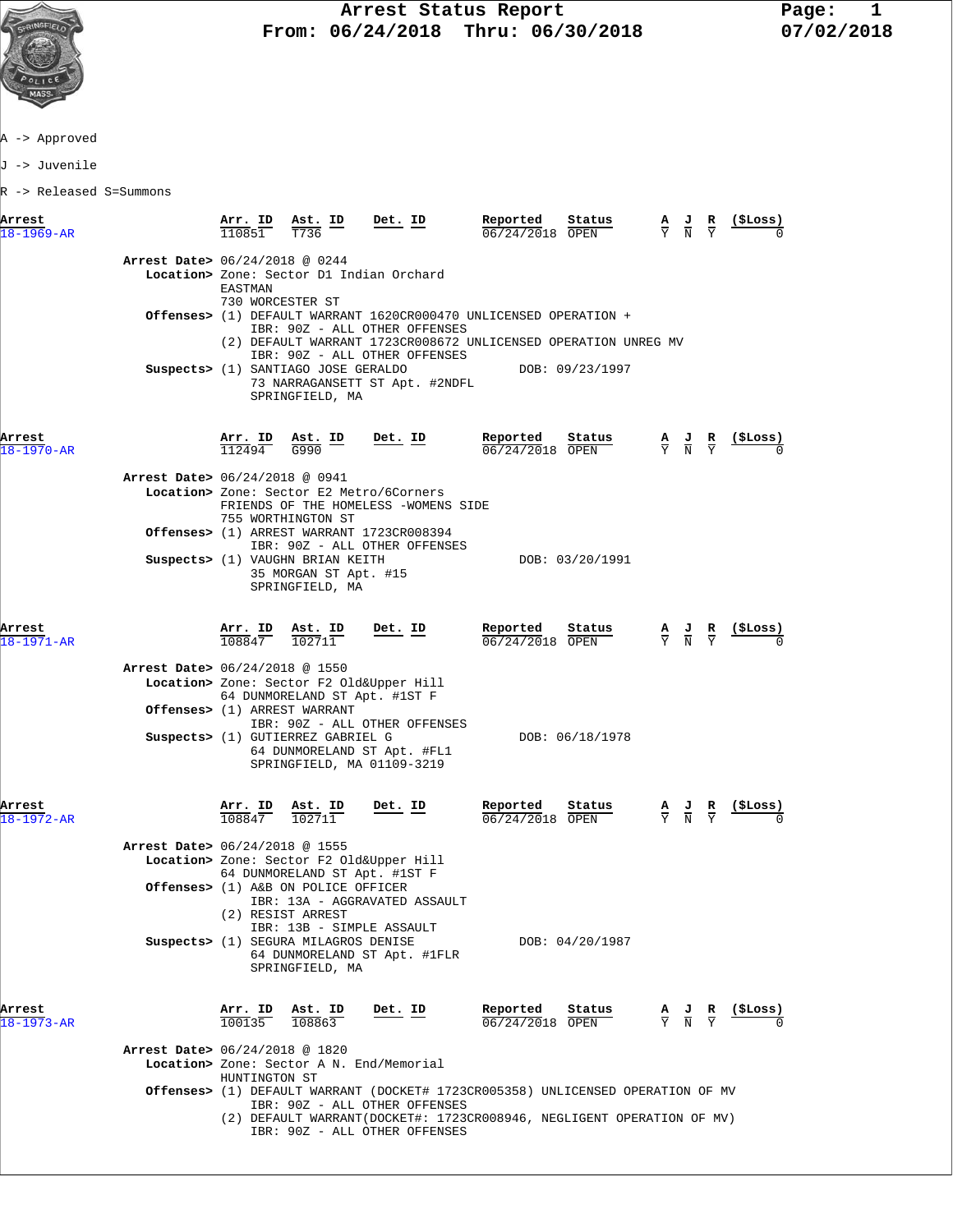| A -> Approved                  |                               |                                                                                                         |                                                                                                                  |                                                                                                                                       |                 |                                           |                                                               |
|--------------------------------|-------------------------------|---------------------------------------------------------------------------------------------------------|------------------------------------------------------------------------------------------------------------------|---------------------------------------------------------------------------------------------------------------------------------------|-----------------|-------------------------------------------|---------------------------------------------------------------|
| J -> Juvenile                  |                               |                                                                                                         |                                                                                                                  |                                                                                                                                       |                 |                                           |                                                               |
| R -> Released S=Summons        |                               | (5) DRUG, POSSESS CLASS A<br>Suspects> (1) ORTIZ PABON JEFFERY<br>765 WORTHINGTON ST<br>SPRINGFIELD, MA | IBR: 90Z - ALL OTHER OFFENSES<br>IBR: 90Z - ALL OTHER OFFENSES<br>IBR: 35A - DRUG / NARCOTIC VIOLATIONS          | (3) DEFAULT WARRANT(DOCKET#: 1723CR005882, UNLICENSED OPERATION)<br>(4) DEFAULT WARRANT (DOCKET#: 1823CR001954, UNLICENSED OPERATION) | DOB: 08/01/1990 |                                           |                                                               |
| Arrest<br>$18 - 1974 - AR$     | <u>Arr. ID</u><br>107773      | <u>Ast. ID</u><br>100652                                                                                | $Det$ . ID                                                                                                       | Reported<br>06/24/2018 OPEN                                                                                                           | Status          |                                           | $\frac{A}{Y}$ $\frac{J}{N}$ $\frac{R}{Y}$ (\$Loss)            |
| Arrest Date> 06/24/2018 @ 1938 | 35 ALDEN ST                   | SPRING OF HOPE CHURCH                                                                                   | Location> Zone: Sector F2 Old&Upper Hill                                                                         |                                                                                                                                       |                 |                                           |                                                               |
|                                |                               |                                                                                                         | Offenses> (1) B&E BUILDING DAYTIME FOR FELONY                                                                    | IBR: 220 - BURGLARY / BREAKING AND ENTERI<br>Modus Operandus: Entry-Broke Window (EBW)                                                |                 |                                           |                                                               |
|                                | HOMELESS                      | OTHER, UK                                                                                               | Suspects> (1) BAYMON KENNETH LAWRENCE                                                                            |                                                                                                                                       | DOB: 02/03/1980 |                                           |                                                               |
| Arrest<br>18-1975-AR           | $\frac{\texttt{Arr.}}{51390}$ | Ast. ID<br>101951                                                                                       | Det. ID                                                                                                          | Reported<br>06/24/2018 OPEN                                                                                                           | Status          | $\frac{A}{Y}$ $\frac{J}{N}$ $\frac{R}{Y}$ |                                                               |
| Arrest Date> 06/24/2018 @ 1930 | STATE ST                      | Location> Zone: Sector F1 McKnight/Bay                                                                  |                                                                                                                  |                                                                                                                                       |                 |                                           |                                                               |
|                                |                               | (2) ROBBERY, ARMED                                                                                      | Offenses> (1) DRUG, POSSESS TO DISTRIB CLASS B<br>IBR: 35A - DRUG / NARCOTIC VIOLATIONS                          |                                                                                                                                       |                 |                                           |                                                               |
| Suspects> (1) JONES KEEYO      |                               | IBR: 120 - ROBBERY<br>37 BEACON ST<br>SPRINGFIELD, MA                                                   |                                                                                                                  |                                                                                                                                       | DOB: 10/31/1993 |                                           |                                                               |
| Arrest<br>$18 - 1976 - AR$     | Arr. ID<br>111525             | Ast. ID                                                                                                 | Det. ID                                                                                                          | Reported<br>06/24/2018 OPEN                                                                                                           | Status          |                                           | (ŞLoss)                                                       |
| Arrest Date> 06/24/2018 @ 2339 | HEALTH AVE                    |                                                                                                         | Location> Zone: Sector G2 P.P./Boston Rd.                                                                        |                                                                                                                                       |                 |                                           |                                                               |
|                                |                               |                                                                                                         | Offenses> (1) MOTOR VEH, RECEIVE STOLEN<br>IBR: 280 - STOLEN PROPERTY OFFENSES<br>(2) UNLICENSED OPERATION OF MV |                                                                                                                                       |                 |                                           |                                                               |
|                                |                               | Suspects> (1) NADAL YADIEL YIAN<br>SPRINGFIELD, MA                                                      | 10 MARENGO PARK Apt. #1FL                                                                                        | IBR: 99 - TRAFFIC, TOWN BY-LAW OFFENSES                                                                                               | DOB: 12/17/1997 |                                           |                                                               |
| Arrest<br>18-1978-AR           | 101389                        | <u>Arr. ID Ast. ID</u><br>108855                                                                        | <u>Det. ID</u>                                                                                                   | Reported<br>06/25/2018 OPEN                                                                                                           | Status          |                                           | $\frac{A}{Y}$ $\frac{J}{N}$ $\frac{R}{Y}$ $\frac{($Loss)}{0}$ |
| Arrest Date> 06/25/2018 @ 1645 | MAIN ST                       |                                                                                                         | Location> Zone: Sector E1 Metro/South End                                                                        |                                                                                                                                       |                 |                                           |                                                               |
|                                | HOMELESS                      | Suspects> (1) MENDRELL RAFAEL JR                                                                        | IBR: 90Z - ALL OTHER OFFENSES                                                                                    | Offenses> (1) DEFAULT WARRANT (DOCKET #18233CR003636)                                                                                 | DOB: 05/14/1990 |                                           |                                                               |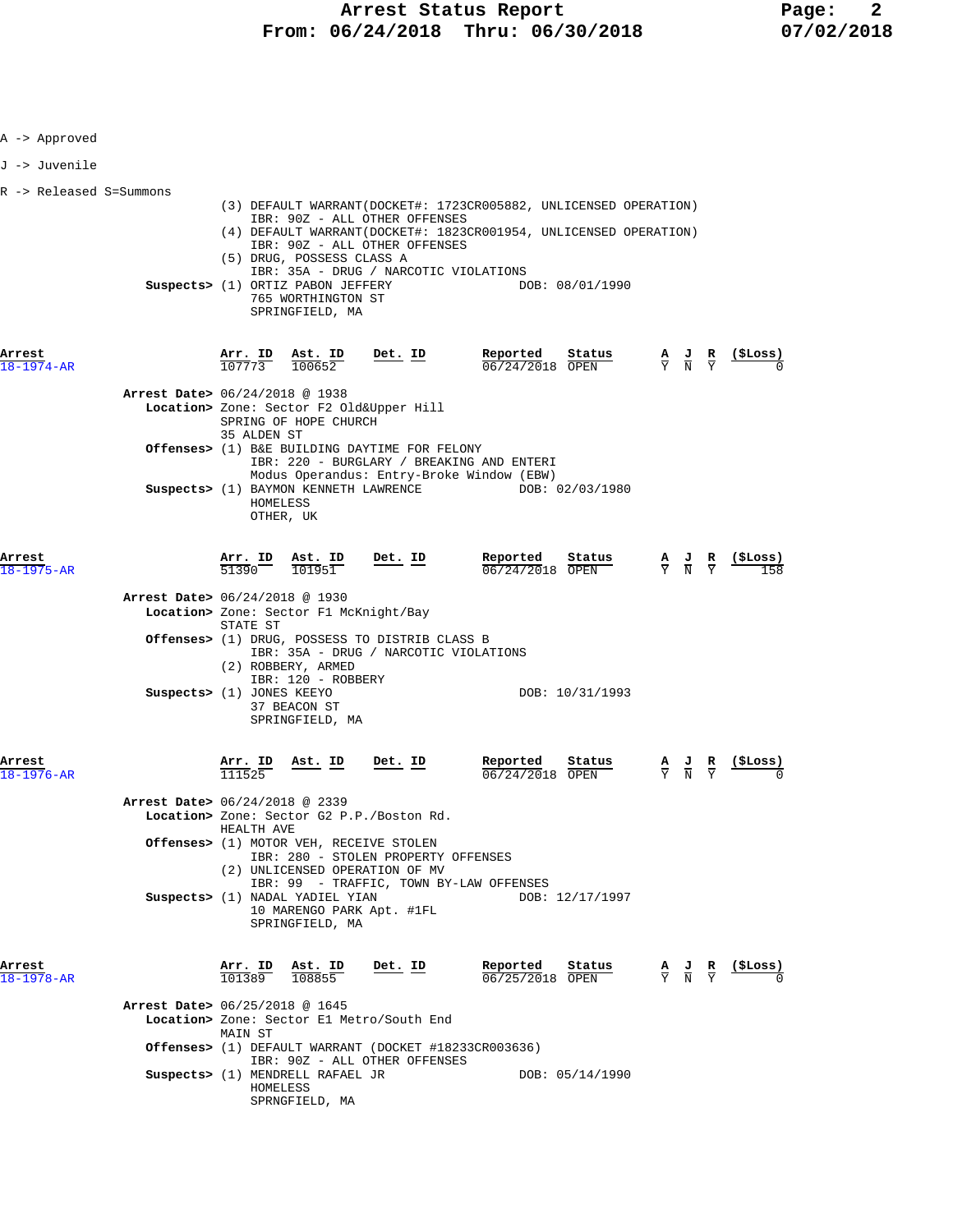| Approved |  |
|----------|--|
|----------|--|

J -> Juvenile

| R -> Released S=Summons<br>Arrest | Arr. ID Ast. ID                                                                                                                                                                                                                                                                                      | Det. ID                                                                                                                                                                                                                                                                                                                                                                                                  | Reported<br>Status                                       | $\frac{A}{Y}$ $\frac{J}{N}$<br>$rac{\mathbf{R}}{\mathbf{Y}}$ | (\$Loss) |
|-----------------------------------|------------------------------------------------------------------------------------------------------------------------------------------------------------------------------------------------------------------------------------------------------------------------------------------------------|----------------------------------------------------------------------------------------------------------------------------------------------------------------------------------------------------------------------------------------------------------------------------------------------------------------------------------------------------------------------------------------------------------|----------------------------------------------------------|--------------------------------------------------------------|----------|
| $18 - 1979 - AR$                  | 107860<br>F338<br>Arrest Date> 06/25/2018 @ 1821<br>Location> Zone: Sector E2 Metro/6Corners<br>755 WORTHINGTON ST<br>Offenses> (1) DEFAULT WARRANT<br>Suspects> (1) CORREIA TIMOTHY JOHN<br>HOMELESS<br>UNKNOWN, UK                                                                                 | FRIENDS OF THE HOMELESS -WOMENS SIDE<br>IBR: 90Z - ALL OTHER OFFENSES                                                                                                                                                                                                                                                                                                                                    | 06/25/2018 OPEN<br>DOB: 01/16/1992                       |                                                              |          |
| Arrest<br>$18 - 1980 - AR$        | Arr. ID<br>Ast. ID<br>112455<br>111388<br>Arrest Date> 06/25/2018 @ 1850<br>Location> Zone: Sector B1 Liberty Heights<br>SULLIVAN ST Apt. #.<br>Offenses> (1) DEFAULT WARRANT<br>(2) DEFAULT WARRANT                                                                                                 | Det. ID<br>IBR: 90Z - ALL OTHER OFFENSES<br>IBR: 90Z - ALL OTHER OFFENSES                                                                                                                                                                                                                                                                                                                                | Reported<br>Status<br>06/25/2018 OPEN                    | $\frac{A}{Y}$ $\frac{J}{N}$<br>$rac{\mathbf{R}}{\mathrm{Y}}$ | (\$Loss) |
| Arrest<br>$18 - 1983 - AR$        | Suspects> (1) GARAY ALBERTO ANTHONY<br>17 BETTER WAY<br>SPRINGFIELD, MA<br>Arr. ID<br>Ast. ID<br>112502<br>101947                                                                                                                                                                                    | Det. ID                                                                                                                                                                                                                                                                                                                                                                                                  | DOB: 06/18/1987<br>Reported<br>Status<br>06/26/2018 OPEN | $\frac{A}{Y}$ $\frac{J}{N}$<br>$rac{\mathbf{R}}{\mathrm{Y}}$ | (ŞLoss)  |
|                                   | Arrest Date> 06/26/2018 @ 0609<br>Location> Zone: Sector El Metro/South End<br>SUNOCO GAS STATION<br>487 EAST COLUMBUS AVE<br>Offenses> $(1)$ . A&B $(Simple)$<br>(2) KIDNAPPING<br>(5) ASSAULT TO MURDER, ARMED<br>(7) A&B WITH DANGEROUS WEAPON<br>Suspects> (1) CAICOYA JEREMY<br>SPRINGFIELD, MA | IBR: 13B - SIMPLE ASSAULT<br>IBR: 100 - KIDNAPPING / ABDUCTION<br>(3) LICENSE SUSPENDED, OP MV WITH<br>IBR: 99 - TRAFFIC, TOWN BY-LAW OFFENSES<br>(4) UNREGISTERED MOTOR VEHICLE<br>IBR: 99 - TRAFFIC, TOWN BY-LAW OFFENSES<br>IBR: 13A - AGGRAVATED ASSAULT<br>(6) LEAVE SCENE OF PERSONAL INJURY<br>IBR: 99 - TRAFFIC, TOWN BY-LAW OFFENSES<br>IBR: 90Z - ALL OTHER OFFENSES<br>175 MAPLE ST Apt. #4-R | DOB: 12/24/1988                                          |                                                              |          |
| Arrest<br>18-1984-AR              | Arr. ID<br><u>Ast. ID</u><br>A140<br>K435<br><b>Arrest Date&gt;</b> 06/26/2018 @ 0605<br>Location> Zone: Sector F1 McKnight/Bay<br>145 CAMBRIDGE ST<br><b>Offenses&gt;</b> (1) CONSPIRACY TO VIOLATE DRUG LAW<br>Suspects> (1) LOPEZ DEREK<br>145 CAMBRIDGE ST<br>SPRINGFIELD, MA 01105              | Det. ID<br>IBR: 90Z - ALL OTHER OFFENSES                                                                                                                                                                                                                                                                                                                                                                 | Reported<br>Status<br>06/26/2018 OPEN<br>DOB: 08/12/1987 | $\frac{A}{Y}$ $\frac{J}{N}$ $\frac{R}{N}$                    | (ŞLoss)  |

**Arrest Arr. ID Ast. ID Det. ID Reported Status A J R (\$Loss)**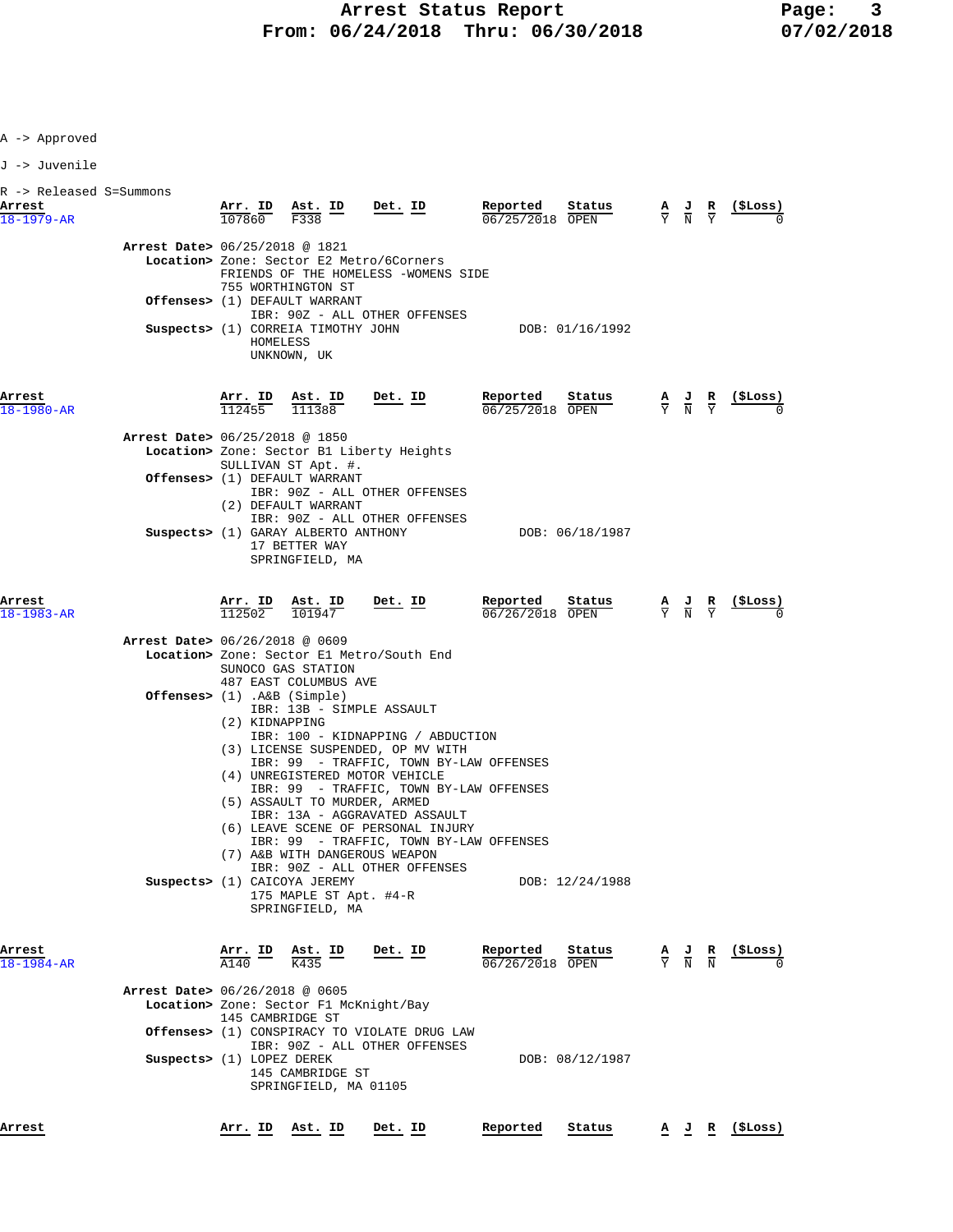Arrest Status Report **Page:** 4  **From: 06/24/2018 Thru: 06/30/2018 07/02/2018**

| A -> Approved                               |                                |                   |                                                                        |                                                                                                                                                                                                       |                               |                                                                                    |                             |                                                                                                 |                 |
|---------------------------------------------|--------------------------------|-------------------|------------------------------------------------------------------------|-------------------------------------------------------------------------------------------------------------------------------------------------------------------------------------------------------|-------------------------------|------------------------------------------------------------------------------------|-----------------------------|-------------------------------------------------------------------------------------------------|-----------------|
| J -> Juvenile                               |                                |                   |                                                                        |                                                                                                                                                                                                       |                               |                                                                                    |                             |                                                                                                 |                 |
| R -> Released S=Summons<br>$18 - 1985 - AR$ |                                |                   | K435 K109                                                              |                                                                                                                                                                                                       |                               | 06/26/2018 OPEN Y N N                                                              |                             |                                                                                                 | $\mathbf 0$     |
|                                             | Arrest Date> 06/26/2018 @ 0600 | 405 CENTRAL ST    |                                                                        | Location> Zone: Sector E2 Metro/6Corners<br><b>Offenses&gt;</b> (1) CONSPIRACY TO VIOLATE DRUG LAW                                                                                                    |                               |                                                                                    |                             |                                                                                                 |                 |
|                                             |                                |                   | Suspects> (1) MONSANTO KENEN YONUEL                                    | IBR: 90Z - ALL OTHER OFFENSES<br>(2) HEROIN/MORPHINE/OPIUM, TRAFFICKING IN<br>IBR: 35A - DRUG / NARCOTIC VIOLATIONS                                                                                   |                               | DOB: 06/27/1999                                                                    |                             |                                                                                                 |                 |
|                                             |                                |                   | SPRINGFIELD, MA                                                        | 178 BELMONT AVE Apt. #2FL                                                                                                                                                                             |                               |                                                                                    |                             |                                                                                                 |                 |
| Arrest<br>18-1987-AR                        |                                |                   |                                                                        | $\frac{\texttt{Arr.}}{\text{K435}}$ ID $\frac{\texttt{Ast.}}{\text{K109}}$ ID Det. ID                                                                                                                 | Repor <u>ted</u>              | <b>Reported Status</b> $\frac{A}{06/26/2018}$ <b>OPEN</b> $\frac{A}{Y}$ <b>N N</b> |                             |                                                                                                 |                 |
|                                             | Arrest Date> 06/26/2018 @ 0600 |                   |                                                                        | Location> Zone: Sector I1 16Acr/Outer Bel                                                                                                                                                             |                               |                                                                                    |                             |                                                                                                 |                 |
|                                             |                                | 147 BEACON TER    |                                                                        | <b>Offenses&gt;</b> (1) CONSPIRACY TO VIOLATE DRUG LAW<br>IBR: 90Z - ALL OTHER OFFENSES                                                                                                               |                               |                                                                                    |                             |                                                                                                 |                 |
|                                             |                                |                   |                                                                        | (2) HEROIN/MORPHINE/OPIUM, TRAFFICKING IN<br>IBR: 35A - DRUG / NARCOTIC VIOLATIONS<br>(3) POSSESSION AMMO W/O ID (MACE + AMMO)<br>IBR: 520 - WEAPON LAW VIOLATIONS                                    |                               |                                                                                    |                             |                                                                                                 |                 |
|                                             | Suspects> (1) ORTIZ JOSE F     |                   | 29 MORRIS ST<br>SPRINGFIELD, MA 01105                                  |                                                                                                                                                                                                       |                               | DOB: 01/20/1990                                                                    |                             |                                                                                                 |                 |
| Arrest<br>18-1988-AR                        |                                |                   | $\frac{\text{Arr.}}{\text{K435}}$ ID $\frac{\text{Ast.}}{\text{K109}}$ | $Det$ . ID                                                                                                                                                                                            | Reported<br>$06/26/2018$ OPEN | Sta <u>tus</u>                                                                     |                             | $\frac{\mathbf{A}}{\mathbf{Y}}$ $\frac{\mathbf{J}}{\mathbf{N}}$ $\frac{\mathbf{R}}{\mathbf{N}}$ | <u>(\$Loss)</u> |
|                                             | Arrest Date> 06/26/2018 @ 0600 | 405 CENTRAL ST    |                                                                        | Location> Zone: Sector E2 Metro/6Corners                                                                                                                                                              |                               |                                                                                    |                             |                                                                                                 |                 |
|                                             |                                |                   |                                                                        | <b>Offenses&gt;</b> (1) CONSPIRACY TO VIOLATE DRUG LAW<br>IBR: 90Z - ALL OTHER OFFENSES<br>(2) DRUG, POSSESS TO DISTRIB CLASS A<br>IBR: 35A - DRUG / NARCOTIC VIOLATIONS                              |                               |                                                                                    |                             |                                                                                                 |                 |
|                                             |                                |                   | Suspects> (1) CARRASOUILLO MATTHEW J<br>405 CENTRAL ST Apt. #2FL       | SPRINGFIELD, MA 01105-1541                                                                                                                                                                            |                               | DOB: 12/04/1996                                                                    |                             |                                                                                                 |                 |
| Arrest<br>18-1989-AR                        |                                | Arr. ID<br>106667 | Ast. ID<br>K109                                                        | Det. ID                                                                                                                                                                                               | Reported<br>06/26/2018 OPEN   | Status                                                                             | $\frac{A}{Y}$ $\frac{J}{N}$ | $\frac{R}{N}$                                                                                   | (ŞLoss)         |
|                                             | Arrest Date> 06/26/2018 @ 0620 | 29 MORRIS ST      |                                                                        | Location> Zone: Sector El Metro/South End                                                                                                                                                             |                               |                                                                                    |                             |                                                                                                 |                 |
|                                             |                                |                   |                                                                        | Offenses> (1) CONSPIRACY TO VIOLATE DRUG LAW<br>IBR: 90Z - ALL OTHER OFFENSES<br>(2) HEROIN/MORPHINE/OPIUM, TRAFFICKING IN<br>IBR: 35A - DRUG / NARCOTIC VIOLATIONS<br>(3) FIREARM IN FELONY, POSSESS |                               |                                                                                    |                             |                                                                                                 |                 |
|                                             |                                |                   | Suspects> (1) RIVERA ORTIZ KEVIN J<br>29 MORRIS ST<br>SPRINGFIELD, MA  | IBR: 520 - WEAPON LAW VIOLATIONS<br>(4) POSSESSION AMMO W/O ID (MACE + AMMO)<br>IBR: 90Z - ALL OTHER OFFENSES                                                                                         |                               | DOB: 05/08/1998                                                                    |                             |                                                                                                 |                 |
|                                             |                                |                   |                                                                        |                                                                                                                                                                                                       |                               |                                                                                    |                             |                                                                                                 |                 |

**Arrest Arr. ID Ast. ID Det. ID Reported Status A J R (\$Loss)**  $\overline{106667}$   $\overline{106667}$   $\overline{109}$   $\overline{06/26/2018}$   $\overline{OPEN}$   $\overline{Y}$   $\overline{N}$   $\overline{N}$   $\overline{0}$   $\overline{0}$ 

 **Arrest Date>** 06/26/2018 @ 0620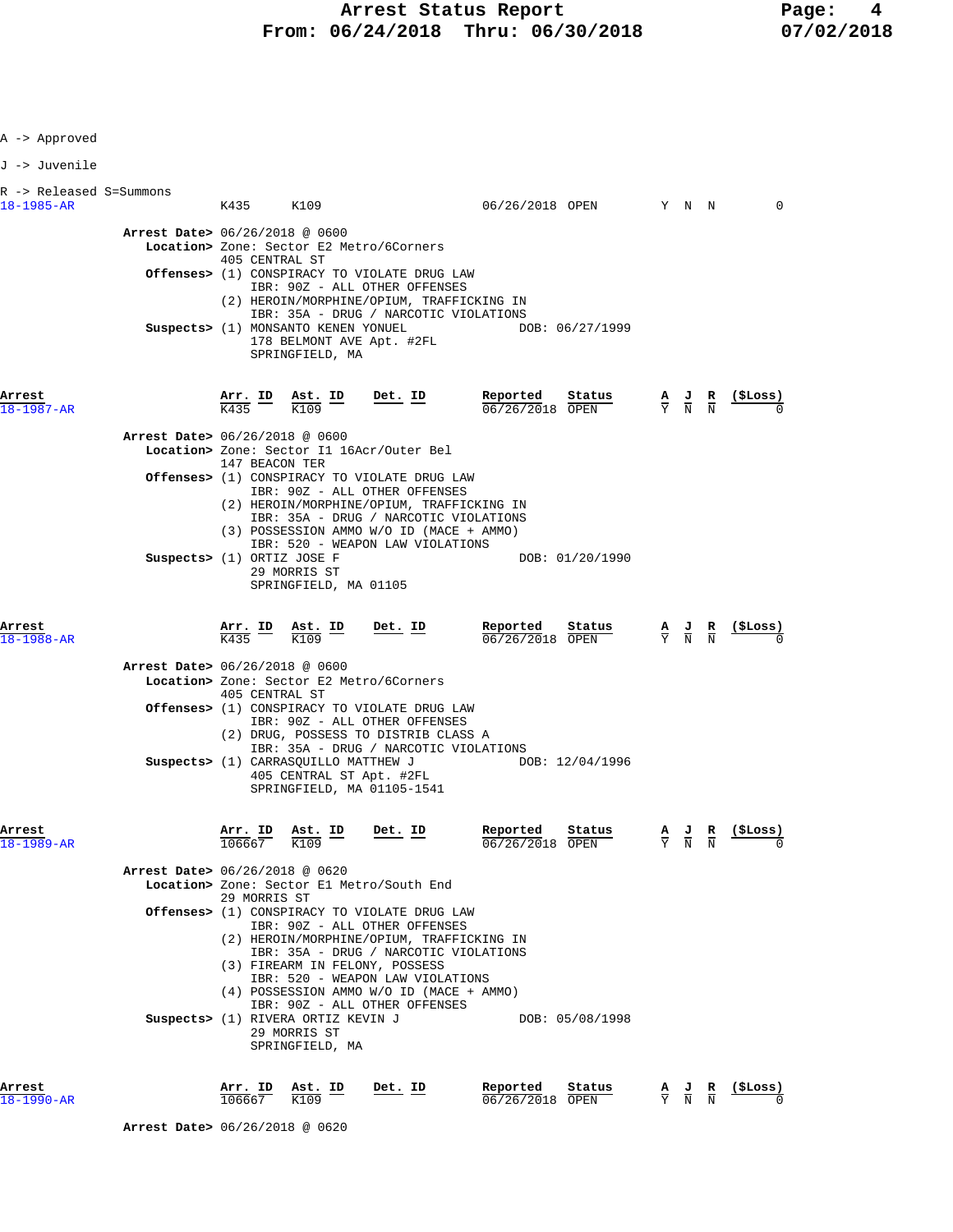|  | A -> Approved |
|--|---------------|
|  | J -> Juvenile |

| R -> Released S=Summons |                                                        |                 |
|-------------------------|--------------------------------------------------------|-----------------|
|                         | Location> Zone: Sector E1 Metro/South End              |                 |
|                         | 29 MORRIS ST                                           |                 |
|                         | <b>Offenses&gt;</b> (1) CONSPIRACY TO VIOLATE DRUG LAW |                 |
|                         | IBR: 90Z - ALL OTHER OFFENSES                          |                 |
|                         | Suspects> (1) ORTIZ MILAGROS                           | DOB: 12/14/1969 |
|                         | 29 MORRIS ST Apt. #1ST                                 |                 |
|                         | SPRINGFIELD, MA 01105-1621                             |                 |
|                         |                                                        |                 |

| <u>Arr. ID</u>                       | Ast. ID<br>112454                      | Det. ID                                                                                                                                                                                                                                                    | Reported                                                                                                                                                                                                                                                                                                                                                                                                                                                                                                                                         |                                                                                                                                                                                                                                                                                                                                                                                                                                                                                                                                                                                                                                                                     |                                                                                                                                                                                                         | ( <b>SLoss</b> )                                                                                                                                                                                                                                                                                                |
|--------------------------------------|----------------------------------------|------------------------------------------------------------------------------------------------------------------------------------------------------------------------------------------------------------------------------------------------------------|--------------------------------------------------------------------------------------------------------------------------------------------------------------------------------------------------------------------------------------------------------------------------------------------------------------------------------------------------------------------------------------------------------------------------------------------------------------------------------------------------------------------------------------------------|---------------------------------------------------------------------------------------------------------------------------------------------------------------------------------------------------------------------------------------------------------------------------------------------------------------------------------------------------------------------------------------------------------------------------------------------------------------------------------------------------------------------------------------------------------------------------------------------------------------------------------------------------------------------|---------------------------------------------------------------------------------------------------------------------------------------------------------------------------------------------------------|-----------------------------------------------------------------------------------------------------------------------------------------------------------------------------------------------------------------------------------------------------------------------------------------------------------------|
|                                      |                                        |                                                                                                                                                                                                                                                            |                                                                                                                                                                                                                                                                                                                                                                                                                                                                                                                                                  |                                                                                                                                                                                                                                                                                                                                                                                                                                                                                                                                                                                                                                                                     |                                                                                                                                                                                                         |                                                                                                                                                                                                                                                                                                                 |
|                                      |                                        |                                                                                                                                                                                                                                                            |                                                                                                                                                                                                                                                                                                                                                                                                                                                                                                                                                  |                                                                                                                                                                                                                                                                                                                                                                                                                                                                                                                                                                                                                                                                     |                                                                                                                                                                                                         |                                                                                                                                                                                                                                                                                                                 |
|                                      |                                        |                                                                                                                                                                                                                                                            |                                                                                                                                                                                                                                                                                                                                                                                                                                                                                                                                                  |                                                                                                                                                                                                                                                                                                                                                                                                                                                                                                                                                                                                                                                                     |                                                                                                                                                                                                         |                                                                                                                                                                                                                                                                                                                 |
|                                      |                                        |                                                                                                                                                                                                                                                            | Reported                                                                                                                                                                                                                                                                                                                                                                                                                                                                                                                                         |                                                                                                                                                                                                                                                                                                                                                                                                                                                                                                                                                                                                                                                                     |                                                                                                                                                                                                         | $\frac{1}{2}$                                                                                                                                                                                                                                                                                                   |
|                                      |                                        |                                                                                                                                                                                                                                                            |                                                                                                                                                                                                                                                                                                                                                                                                                                                                                                                                                  |                                                                                                                                                                                                                                                                                                                                                                                                                                                                                                                                                                                                                                                                     |                                                                                                                                                                                                         |                                                                                                                                                                                                                                                                                                                 |
|                                      |                                        |                                                                                                                                                                                                                                                            |                                                                                                                                                                                                                                                                                                                                                                                                                                                                                                                                                  |                                                                                                                                                                                                                                                                                                                                                                                                                                                                                                                                                                                                                                                                     |                                                                                                                                                                                                         |                                                                                                                                                                                                                                                                                                                 |
|                                      |                                        |                                                                                                                                                                                                                                                            |                                                                                                                                                                                                                                                                                                                                                                                                                                                                                                                                                  |                                                                                                                                                                                                                                                                                                                                                                                                                                                                                                                                                                                                                                                                     |                                                                                                                                                                                                         |                                                                                                                                                                                                                                                                                                                 |
| $\frac{\text{Arr.}}{\text{K435}}$ ID | <u>Ast. ID</u><br>112454               | $Det. ID$                                                                                                                                                                                                                                                  | Reported                                                                                                                                                                                                                                                                                                                                                                                                                                                                                                                                         |                                                                                                                                                                                                                                                                                                                                                                                                                                                                                                                                                                                                                                                                     |                                                                                                                                                                                                         |                                                                                                                                                                                                                                                                                                                 |
|                                      |                                        |                                                                                                                                                                                                                                                            |                                                                                                                                                                                                                                                                                                                                                                                                                                                                                                                                                  |                                                                                                                                                                                                                                                                                                                                                                                                                                                                                                                                                                                                                                                                     |                                                                                                                                                                                                         |                                                                                                                                                                                                                                                                                                                 |
|                                      |                                        |                                                                                                                                                                                                                                                            |                                                                                                                                                                                                                                                                                                                                                                                                                                                                                                                                                  |                                                                                                                                                                                                                                                                                                                                                                                                                                                                                                                                                                                                                                                                     |                                                                                                                                                                                                         |                                                                                                                                                                                                                                                                                                                 |
|                                      |                                        |                                                                                                                                                                                                                                                            |                                                                                                                                                                                                                                                                                                                                                                                                                                                                                                                                                  |                                                                                                                                                                                                                                                                                                                                                                                                                                                                                                                                                                                                                                                                     |                                                                                                                                                                                                         |                                                                                                                                                                                                                                                                                                                 |
| 106667                               | $\frac{\texttt{Ast.}}{\text{K435}}$ ID |                                                                                                                                                                                                                                                            | Reported                                                                                                                                                                                                                                                                                                                                                                                                                                                                                                                                         |                                                                                                                                                                                                                                                                                                                                                                                                                                                                                                                                                                                                                                                                     |                                                                                                                                                                                                         |                                                                                                                                                                                                                                                                                                                 |
|                                      |                                        |                                                                                                                                                                                                                                                            |                                                                                                                                                                                                                                                                                                                                                                                                                                                                                                                                                  |                                                                                                                                                                                                                                                                                                                                                                                                                                                                                                                                                                                                                                                                     |                                                                                                                                                                                                         |                                                                                                                                                                                                                                                                                                                 |
|                                      |                                        |                                                                                                                                                                                                                                                            |                                                                                                                                                                                                                                                                                                                                                                                                                                                                                                                                                  |                                                                                                                                                                                                                                                                                                                                                                                                                                                                                                                                                                                                                                                                     |                                                                                                                                                                                                         |                                                                                                                                                                                                                                                                                                                 |
|                                      |                                        |                                                                                                                                                                                                                                                            |                                                                                                                                                                                                                                                                                                                                                                                                                                                                                                                                                  |                                                                                                                                                                                                                                                                                                                                                                                                                                                                                                                                                                                                                                                                     |                                                                                                                                                                                                         |                                                                                                                                                                                                                                                                                                                 |
|                                      |                                        | <b>Arrest Date&gt;</b> 06/26/2018 @ 0600<br>Arrest Date> 06/26/2018 @ 0620<br>3 GLENDELL TER<br>Arrest Date> 06/26/2018 @ 0600<br>24 WILCOX ST<br>24 WILCOX ST<br>A <u>rr. ID</u><br>Arrest Date> 06/26/2018 @ 0620<br>29 WINDSOR ST<br>(2) ARREST WARRANT | Location> Zone: Sector D1 Indian Orchard<br>19 LAYZON BROTHERS RD<br>Suspects> (1) CARDONA CASSANDRA<br>19 LAYZON BROS RD<br>$\frac{\text{Arr. ID}}{106667}$ $\frac{\text{Ast. ID}}{K435}$ Det. ID<br>Location> Zone: Sector H1 Forest Park<br>Suspects> (1) LOPEZ DEVIN DARCY<br>63 WILCOX ST Apt. #1R<br>SPRINGFIELD, MA<br>Location> Zone: Sector El Metro/South End<br>Suspects> (1) ROSADO JOSHUA JOE<br>SPRINGFIELD, MA 01108<br>Location> Zone: Sector E2 Metro/6Corners<br>(3) COCAINE, TRAFFICKING IN<br>(4) FIREARM IN FELONY, POSSESS | Offenses> (1) CONSPIRACY TO VIOLATE DRUG LAW<br>IBR: 90Z - ALL OTHER OFFENSES<br>(2) HEROIN/MORPHINE/OPIUM, TRAFFICKING IN<br>IBR: 35A - DRUG / NARCOTIC VIOLATIONS<br>(3) DRUG, POSSESS TO DISTRIB CLASS A<br>IBR: 35A - DRUG / NARCOTIC VIOLATIONS<br>INDIAN ORCHARD, MA 01151-0000<br>Offenses> (1) CONSPIRACY TO VIOLATE DRUG LAW<br>IBR: 90Z - ALL OTHER OFFENSES<br>Offenses> (1) CONSPIRACY TO VIOLATE DRUG LAW<br>IBR: 90Z - ALL OTHER OFFENSES<br>$Det. ID$<br>Offenses> (1) CONSPIRACY TO VIOLATE DRUG LAW<br>IBR: 90Z - ALL OTHER OFFENSES<br>IBR: 90Z - ALL OTHER OFFENSES<br>IBR: 35A - DRUG / NARCOTIC VIOLATIONS<br>IBR: 520 - WEAPON LAW VIOLATIONS | Status<br>06/26/2018 OPEN<br>DOB: 08/09/1996<br>Status<br>06/26/2018 OPEN<br>DOB: 02/11/1991<br>Status<br>06/26/2018 OPEN<br>DOB: 09/12/1997<br>$\frac{\text{Status}}{\text{num}}$<br>$06/26/2018$ OPEN | $\underline{A}$ $\underline{J}$ $\underline{R}$<br>$\frac{\mathbf{A}}{\mathbf{Y}}$ $\frac{\mathbf{J}}{\mathbf{N}}$ $\frac{\mathbf{R}}{\mathbf{Y}}$<br>$\frac{A}{Y}$ $\frac{J}{N}$ $\frac{R}{N}$<br>$\frac{A}{Y}$ $\frac{J}{N}$ $\frac{R}{N}$ (\$Loss)<br>(5) POSS. OF A HIGH CAPACITY MAGAZINE / FEEDING DEVICE |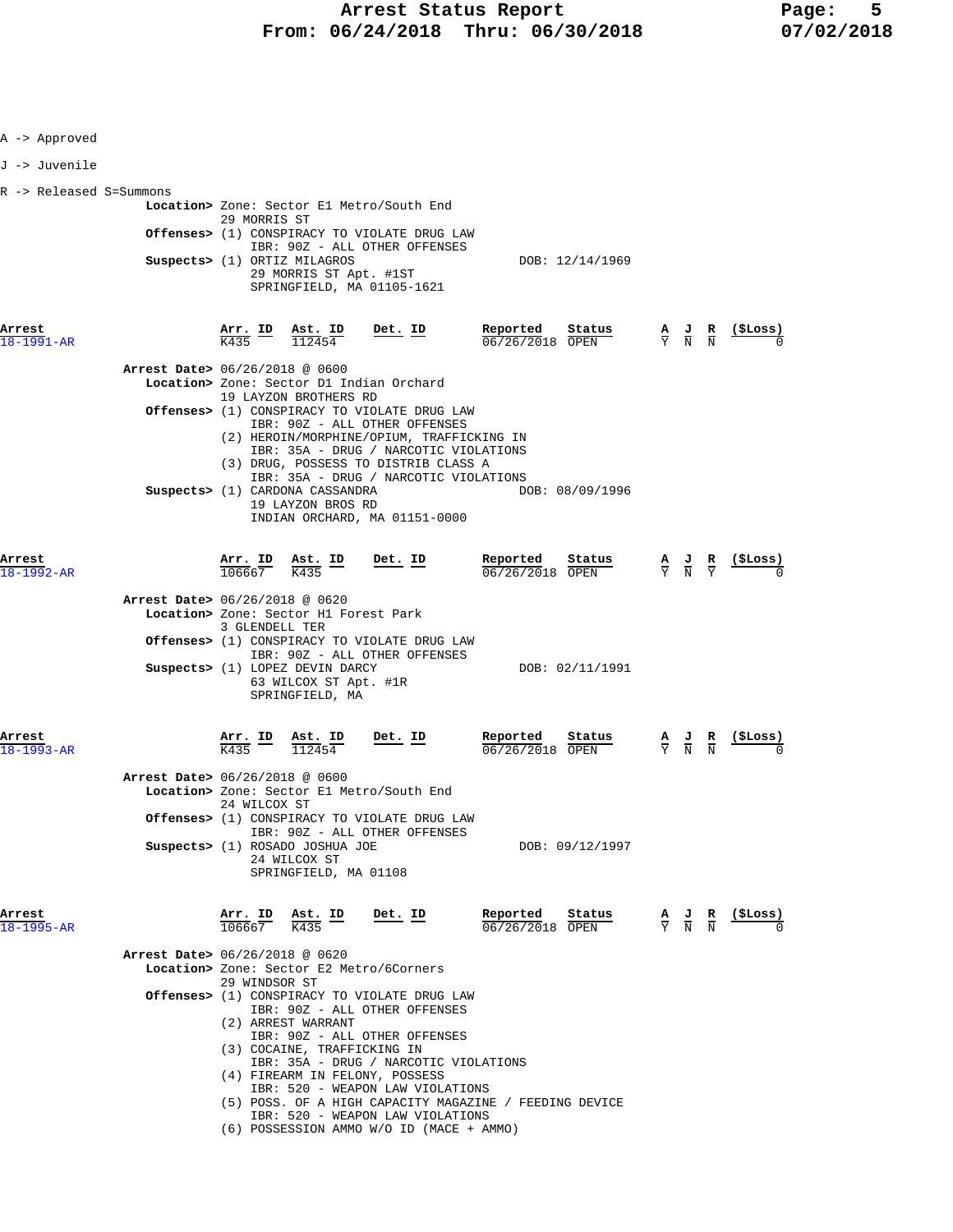| A -> Approved             |                                |                                                                        |                                                                             |                                                                                                                                                                                                                                 |                                                                                                |                                                                                                 |                                                                                                                                                                       |
|---------------------------|--------------------------------|------------------------------------------------------------------------|-----------------------------------------------------------------------------|---------------------------------------------------------------------------------------------------------------------------------------------------------------------------------------------------------------------------------|------------------------------------------------------------------------------------------------|-------------------------------------------------------------------------------------------------|-----------------------------------------------------------------------------------------------------------------------------------------------------------------------|
| J -> Juvenile             |                                |                                                                        |                                                                             |                                                                                                                                                                                                                                 |                                                                                                |                                                                                                 |                                                                                                                                                                       |
| R -> Released S=Summons   |                                |                                                                        |                                                                             |                                                                                                                                                                                                                                 |                                                                                                |                                                                                                 |                                                                                                                                                                       |
|                           |                                |                                                                        | 29 WINDSOR ST<br>SPRINGFIELD, MA 01105                                      | IBR: 520 - WEAPON LAW VIOLATIONS                                                                                                                                                                                                | Suspects> (1) ROSARIO ERBERT EDFRAIN DOB: 02/23/1996                                           |                                                                                                 |                                                                                                                                                                       |
| Arrest<br>18-1996-AR      |                                | Arr. ID<br>106667                                                      | $\frac{\texttt{Ast.}}{\text{K435}}$ ID                                      | Det. ID                                                                                                                                                                                                                         | Reported<br>Status<br>$06/26/2018$ OPEN                                                        | $\frac{A}{Y}$ $\frac{J}{N}$ $\frac{R}{N}$                                                       | (ŞLoss)                                                                                                                                                               |
|                           | Arrest Date> 06/26/2018 @ 0620 |                                                                        |                                                                             | Location> Zone: Sector E2 Metro/6Corners                                                                                                                                                                                        |                                                                                                |                                                                                                 |                                                                                                                                                                       |
|                           |                                | 29 WINDSOR ST                                                          | (2) ARREST WARRANT                                                          | Offenses> (1) CONSPIRACY TO VIOLATE DRUG LAW<br>IBR: 90Z - ALL OTHER OFFENSES<br>IBR: 90Z - ALL OTHER OFFENSES                                                                                                                  |                                                                                                |                                                                                                 |                                                                                                                                                                       |
|                           | Suspects> (1) ROSARIO JEAN     |                                                                        | (3) COCAINE, TRAFFICKING IN<br>29 WINDSOR ST<br>SPRINGFIELD, MA             | IBR: 35A - DRUG / NARCOTIC VIOLATIONS<br>(4) FIREARM IN FELONY, POSSESS<br>IBR: 520 - WEAPON LAW VIOLATIONS<br>IBR: 520 - WEAPON LAW VIOLATIONS<br>(6) POSSESSION AMMO W/O ID (MACE + AMMO)<br>IBR: 520 - WEAPON LAW VIOLATIONS | (5) POSS. OF A HIGH CAPACITY MAGAZINE / FEEDING DEVICE<br>DOB: 09/17/1997                      |                                                                                                 |                                                                                                                                                                       |
| Arrest<br>18-1997-AR      |                                | $\frac{\text{Arr.}}{\text{HOM}}$ $\frac{\text{ID}}{\text{HOM}}$<br>HCO | Ast. ID Det. ID                                                             |                                                                                                                                                                                                                                 | <b>Reported</b> Status A J R (\$Loss) $\overline{06/26/2018}$ OPEN $\overline{Y}$ N N (\$Loss) |                                                                                                 |                                                                                                                                                                       |
|                           | Arrest Date> 06/26/2018 @ 1112 | 50 STATE ST                                                            |                                                                             | Location> Zone: Sector El Metro/South End                                                                                                                                                                                       |                                                                                                |                                                                                                 |                                                                                                                                                                       |
|                           |                                |                                                                        | $(2)$ . A&B $(Simple)$                                                      | Offenses> (1) COURT PROCEEDINGS, DISRUPT<br>IBR: 90Z - ALL OTHER OFFENSES                                                                                                                                                       |                                                                                                |                                                                                                 |                                                                                                                                                                       |
|                           | Suspects> (1) BARTA VIRGEN     |                                                                        | 57 POMONA ST Apt. #FLR<br>SPRINGFIELD, MA                                   | IBR: 13B - SIMPLE ASSAULT                                                                                                                                                                                                       | DOB: 02/10/1987                                                                                |                                                                                                 |                                                                                                                                                                       |
| Arrest<br>18-1998-AR      |                                | $\frac{\text{Arr.}}{\text{tan}}$ ID<br><b>HCCO</b>                     | <u>Ast. ID</u>                                                              | Det. ID                                                                                                                                                                                                                         | Reported<br>Status<br>06/26/2018 OPEN                                                          |                                                                                                 | $\frac{\mathbf{A}}{\mathbf{Y}}$ $\frac{\mathbf{J}}{\mathbf{N}}$ $\frac{\mathbf{R}}{\mathbf{N}}$ $\frac{(\frac{\mathbf{S}}{\mathbf{L} \cdot \mathbf{S}})}{\mathbf{A}}$ |
|                           | Arrest Date> 06/26/2018 @ 1050 | 50 STATE ST                                                            |                                                                             | Location> Zone: Sector El Metro/South End<br>MASS COMMONWEALTH OF TRIAL COURT MAIN NUMBER                                                                                                                                       |                                                                                                |                                                                                                 |                                                                                                                                                                       |
|                           |                                |                                                                        |                                                                             | Offenses> (1) COURT PROCEEDINGS, DISRUPT<br>IBR: 90Z - ALL OTHER OFFENSES                                                                                                                                                       |                                                                                                |                                                                                                 |                                                                                                                                                                       |
|                           |                                |                                                                        | Suspects> (1) COLON ANGEL LUIS<br>57 POMONA ST Apt. #2ND<br>SPRINGFIELD, MA |                                                                                                                                                                                                                                 | DOB: 12/25/1989                                                                                |                                                                                                 |                                                                                                                                                                       |
| Arrest<br>$8 - 1999 - AR$ |                                | Arr. ID<br><b>HCCO</b>                                                 | <u>Ast. ID</u>                                                              | Det. ID                                                                                                                                                                                                                         | Reported<br>Status<br>06/26/2018 OPEN                                                          | $\frac{\mathbf{A}}{\mathbf{Y}}$ $\frac{\mathbf{J}}{\mathbf{N}}$ $\frac{\mathbf{R}}{\mathbf{N}}$ | (SLoss)                                                                                                                                                               |
|                           | Arrest Date> 06/26/2018 @ 1144 | 50 STATE ST                                                            | $(2)$ . A&B $(Simple)$                                                      | Location> Zone: Sector El Metro/South End<br>Offenses> (1) COURT PROCEEDINGS, DISRUPT<br>IBR: 90Z - ALL OTHER OFFENSES                                                                                                          |                                                                                                |                                                                                                 |                                                                                                                                                                       |
|                           |                                |                                                                        | Suspects> (1) MADERA WILMARIE                                               | IBR: 13B - SIMPLE ASSAULT                                                                                                                                                                                                       | DOB: 12/06/1991                                                                                |                                                                                                 |                                                                                                                                                                       |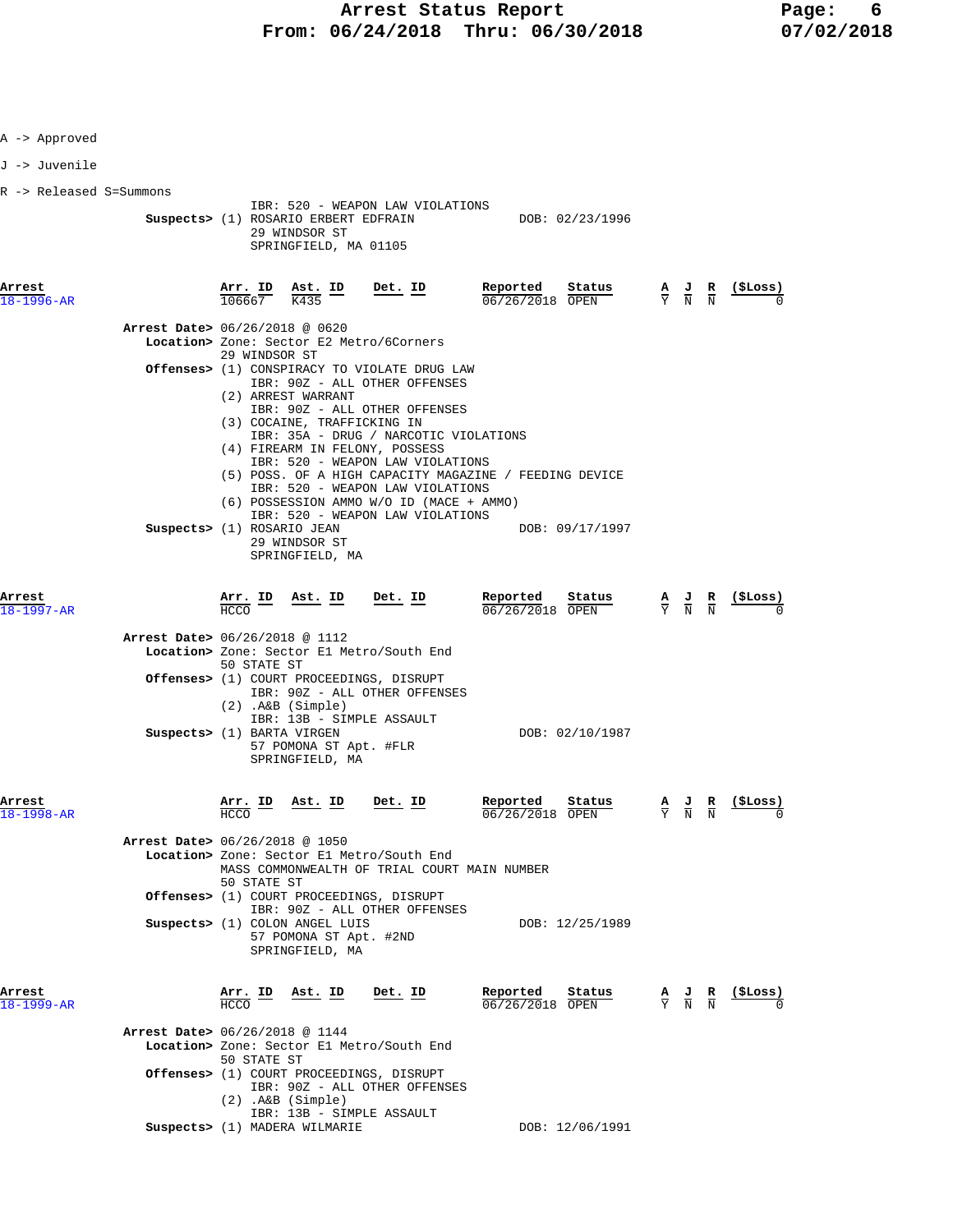A -> Approved

| J -> Juvenile                  |                                |                                                                                                              |                                                                                                                                                                                                                                                                                                                                                          |                                      |                 |                                           |                                                                                                 |                |
|--------------------------------|--------------------------------|--------------------------------------------------------------------------------------------------------------|----------------------------------------------------------------------------------------------------------------------------------------------------------------------------------------------------------------------------------------------------------------------------------------------------------------------------------------------------------|--------------------------------------|-----------------|-------------------------------------------|-------------------------------------------------------------------------------------------------|----------------|
| R -> Released S=Summons        |                                | HOLYOKE, MA 01040                                                                                            | 82 1/2 CLEMENTES ST Apt. #28                                                                                                                                                                                                                                                                                                                             |                                      |                 |                                           |                                                                                                 |                |
| Arrest<br>$18 - 2000 - AR$     |                                | $\frac{\texttt{Arr.}}{103495}$ $\frac{\texttt{ Ast.}}{107940}$ $\frac{\texttt{Det.}}{101995}$                |                                                                                                                                                                                                                                                                                                                                                          | Reported<br>$06/26/2018$ OPEN        | Status          | $\frac{A}{Y}$ $\frac{J}{N}$ $\frac{R}{Y}$ |                                                                                                 | ( \$Loss)      |
| Arrest Date> 06/26/2018 @ 1300 | HARRISON AVE                   |                                                                                                              | Location> Zone: Sector El Metro/South End                                                                                                                                                                                                                                                                                                                |                                      |                 |                                           |                                                                                                 |                |
|                                |                                |                                                                                                              | Offenses> (1) MOTOR VEH, RECEIVE STOLEN<br>IBR: 280 - STOLEN PROPERTY OFFENSES                                                                                                                                                                                                                                                                           |                                      |                 |                                           |                                                                                                 |                |
|                                |                                | Suspects> (1) MILLER DUANE MARKEY<br>SPRINGFIELD, MA 01109                                                   | 362 HANCOCK ST Apt. #3RDFL                                                                                                                                                                                                                                                                                                                               |                                      | DOB: 05/30/1973 |                                           |                                                                                                 |                |
| Arrest<br>$18 - 2002 - AR$     | $\frac{\texttt{Arr.}}{107942}$ |                                                                                                              | $\frac{\texttt{Ast.}}{107789}$ Det. ID                                                                                                                                                                                                                                                                                                                   | Reported<br>06/26/2018 OPEN          | Status          | $\frac{A}{Y}$ $\frac{J}{N}$ $\frac{R}{Y}$ |                                                                                                 | <u>(ŞLoss)</u> |
| Arrest Date> 06/26/2018 @ 1710 |                                | Location> Zone: Sector H1 Forest Park                                                                        |                                                                                                                                                                                                                                                                                                                                                          |                                      |                 |                                           |                                                                                                 |                |
|                                | 18 WIGWAM PL                   |                                                                                                              | <b>Offenses&gt;</b> (1) ARREST WARRANT SPFLD DIST #1823CR000119                                                                                                                                                                                                                                                                                          |                                      |                 |                                           |                                                                                                 |                |
|                                |                                |                                                                                                              | IBR: 90Z - ALL OTHER OFFENSES<br>(2) ARREST WARRANT SPFLD DIST #1823CR002185<br>IBR: 90Z - ALL OTHER OFFENSES<br>(3) ARREST WARRANT SPFLD DIST #1723CR002223<br>IBR: 90Z - ALL OTHER OFFENSES                                                                                                                                                            |                                      |                 |                                           |                                                                                                 |                |
|                                |                                |                                                                                                              | (4) ARREST WARRANT SPFLD DIST #1723CR003298<br>IBR: 90Z - ALL OTHER OFFENSES<br>(5) ARREST WARRANT SPFLD DIST #1723CR003540<br>IBR: 90Z - ALL OTHER OFFENSES                                                                                                                                                                                             |                                      |                 |                                           |                                                                                                 |                |
|                                |                                | Suspects> (1) VICENTE JOSE LUIS<br>18 WIGWAM PL<br>SPRINGFIELD, MA 01107                                     |                                                                                                                                                                                                                                                                                                                                                          |                                      | DOB: 10/18/1979 |                                           |                                                                                                 |                |
| Arrest<br>$18 - 2003 - AR$     |                                | $\frac{\texttt{Arr.}}{\texttt{C802}}$ $\frac{\texttt{ID}}{\texttt{B997}}$ $\frac{\texttt{Ast.}}{\texttt{D}}$ | $Det$ . ID                                                                                                                                                                                                                                                                                                                                               | Reported Status<br>$06/26/2018$ OPEN |                 |                                           | $\frac{A}{Y}$ $\frac{J}{N}$ $\frac{R}{N}$                                                       | (SLoss)        |
| Arrest Date> 06/26/2018 @ 1800 | MILL ST                        |                                                                                                              | Location> Zone: Sector E2 Metro/6Corners                                                                                                                                                                                                                                                                                                                 |                                      |                 |                                           |                                                                                                 |                |
|                                |                                | (3) UNSAFE OPERATION OF MV                                                                                   | <b>Offenses&gt;</b> (1) DRUG, POSSESS TO DISTRIB CLASS D<br>IBR: 35A - DRUG / NARCOTIC VIOLATIONS<br>(2) YIELD AT INTERSECTION, FAIL<br>IBR: 99 - TRAFFIC, TOWN BY-LAW OFFENSES                                                                                                                                                                          |                                      |                 |                                           |                                                                                                 |                |
|                                |                                | Suspects> (1) COLLAZO DERIAN<br>124 LEYFRED TER Apt. #1<br>SPRINGFIELD, MA 01105                             | IBR: 99 - TRAFFIC, TOWN BY-LAW OFFENSES                                                                                                                                                                                                                                                                                                                  |                                      | DOB: 02/12/1996 |                                           |                                                                                                 |                |
| Arrest<br>$18 - 2004 - AR$     | Arr. ID<br>K456                | Ast. ID<br>106103                                                                                            | Det. ID                                                                                                                                                                                                                                                                                                                                                  | Reported<br>06/26/2018 OPEN          | Status          |                                           | $\frac{\mathbf{A}}{\mathbf{Y}}$ $\frac{\mathbf{J}}{\mathbf{N}}$ $\frac{\mathbf{R}}{\mathbf{Y}}$ | (ŞLoss)        |
| Arrest Date> 06/26/2018 @ 1800 | CALHOUN PARK<br>119 CALHOUN ST |                                                                                                              | Location> Zone: Sector A N. End/Memorial                                                                                                                                                                                                                                                                                                                 |                                      |                 |                                           |                                                                                                 |                |
|                                |                                |                                                                                                              | Offenses> (1) DRUG, POSSESS TO DISTRIB CLASS A, SUBSQ.<br>IBR: 35A - DRUG / NARCOTIC VIOLATIONS<br>(2) DRUG, POSSESS TO DISTRIB CLASS B, SUBSQ.<br>IBR: 35A - DRUG / NARCOTIC VIOLATIONS<br>(3) DRUG, POSSESS TO DISTRIB CLASS B, SUBSQ.<br>IBR: 35A - DRUG / NARCOTIC VIOLATIONS<br>(4) CONSPIRACY TO VIOLATE DRUG LAW<br>IBR: 90Z - ALL OTHER OFFENSES |                                      |                 |                                           |                                                                                                 |                |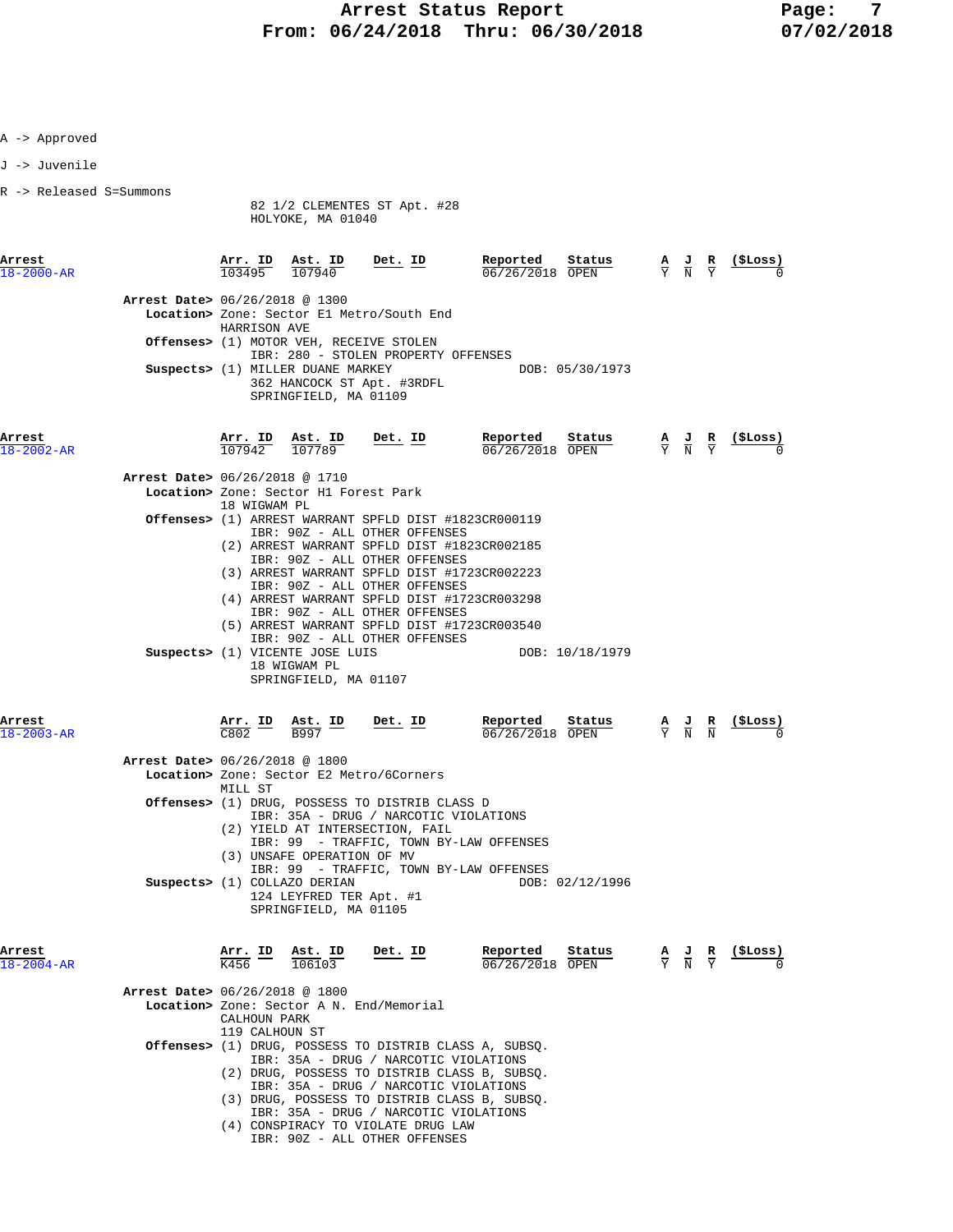| A -> Approved              |                                          |                                |                                                                              |                                                                                                                                                                                                                                                                                   |                                       |                                 |                                                                                                 |                               |                   |
|----------------------------|------------------------------------------|--------------------------------|------------------------------------------------------------------------------|-----------------------------------------------------------------------------------------------------------------------------------------------------------------------------------------------------------------------------------------------------------------------------------|---------------------------------------|---------------------------------|-------------------------------------------------------------------------------------------------|-------------------------------|-------------------|
| J -> Juvenile              |                                          |                                |                                                                              |                                                                                                                                                                                                                                                                                   |                                       |                                 |                                                                                                 |                               |                   |
| R -> Released S=Summons    | Suspects> (1) RUIZ DANIEL                |                                | 25 WINDSOR ST<br>SPRINGFIELD, MA 01107                                       |                                                                                                                                                                                                                                                                                   | DOB: 02/02/1988                       |                                 |                                                                                                 |                               |                   |
| Arrest<br>18-2005-AR       |                                          | <u>Arr. ID</u><br>K456         | Ast. ID<br>106103                                                            | Det. ID                                                                                                                                                                                                                                                                           | Reported<br>Status<br>06/26/2018 OPEN |                                 | $\frac{\mathbf{A}}{\mathbf{Y}}$ $\frac{\mathbf{J}}{\mathbf{N}}$                                 | $\frac{R}{N}$                 | <u>( ŞLos</u> s ) |
|                            | <b>Arrest Date&gt;</b> 06/26/2018 @ 1800 | CALHOUN PARK<br>119 CALHOUN ST | <b>Location&gt;</b> Zone: Sector A N. End/Memorial                           |                                                                                                                                                                                                                                                                                   |                                       |                                 |                                                                                                 |                               |                   |
|                            |                                          |                                |                                                                              | Offenses> (1) DRUG, POSSESS TO DISTRIB CLASS A<br>IBR: 35A - DRUG / NARCOTIC VIOLATIONS<br>(2) DRUG, POSSESS TO DISTRIB CLASS B<br>IBR: 35A - DRUG / NARCOTIC VIOLATIONS                                                                                                          |                                       |                                 |                                                                                                 |                               |                   |
|                            |                                          |                                |                                                                              | (3) DRUG, POSSESS TO DISTRIB CLASS B, SUBSQ.<br>IBR: 35A - DRUG / NARCOTIC VIOLATIONS<br>(4) CONSPIRACY TO VIOLATE DRUG LAW<br>IBR: 90Z - ALL OTHER OFFENSES                                                                                                                      |                                       |                                 |                                                                                                 |                               |                   |
|                            |                                          |                                | Suspects> (1) CARDONA STEVEN B<br>1529 DWIGHT ST<br>SPRINGFIELD, MA          |                                                                                                                                                                                                                                                                                   | DOB: 06/15/1994                       |                                 |                                                                                                 |                               |                   |
| Arrest<br>-2006–AR         |                                          | <u>Arr. ID</u><br>K456         | Ast. ID<br>106103                                                            | Det. ID                                                                                                                                                                                                                                                                           | Reported<br>Status<br>06/26/2018 OPEN |                                 | $\frac{A}{Y}$ $\frac{J}{N}$ $\frac{R}{N}$                                                       |                               | (ŞLoss)           |
|                            | <b>Arrest Date&gt;</b> 06/26/2018 @ 1800 |                                | Location> Zone: Sector A N. End/Memorial                                     |                                                                                                                                                                                                                                                                                   |                                       |                                 |                                                                                                 |                               |                   |
|                            |                                          | CALHOUN PARK<br>119 CALHOUN ST |                                                                              |                                                                                                                                                                                                                                                                                   |                                       |                                 |                                                                                                 |                               |                   |
|                            |                                          |                                |                                                                              | Offenses> (1) DRUG, POSSESS TO DISTRIB CLASS A, SUBSQ.<br>IBR: 35A - DRUG / NARCOTIC VIOLATIONS<br>(2) DRUG, POSSESS TO DISTRIB CLASS B, SUBSQ.<br>IBR: 35A - DRUG / NARCOTIC VIOLATIONS<br>(3) DRUG, POSSESS TO DISTRIB CLASS B, SUBSQ.<br>IBR: 35A - DRUG / NARCOTIC VIOLATIONS |                                       |                                 |                                                                                                 |                               |                   |
|                            |                                          |                                | Suspects> (1) FUENTES KEVIN LEE<br>194 LEXINGTON ST<br>SPRINGFIELD, MA 01107 | (4) CONSPIRACY TO VIOLATE DRUG LAW<br>IBR: 90Z - ALL OTHER OFFENSES                                                                                                                                                                                                               | DOB: 09/16/1986                       |                                 |                                                                                                 |                               |                   |
| Arrest<br>$18 - 2008 - AR$ |                                          | Arr.<br>ID<br>109860           | Ast. ID<br>035300                                                            | Det. ID                                                                                                                                                                                                                                                                           | Reported<br>Status<br>06/27/2018 OPEN | $\frac{\mathbf{A}}{\mathbf{Y}}$ | $\frac{1}{N}$                                                                                   | $rac{\mathbf{R}}{\mathrm{Y}}$ | (ŞLoss)           |
|                            | Arrest Date> 06/27/2018 @ 1214           | 34 BELMONT AVE                 | Location> Zone: Sector H1 Forest Park<br>Offenses> (1) ARREST WARRANT        |                                                                                                                                                                                                                                                                                   |                                       |                                 |                                                                                                 |                               |                   |
|                            |                                          |                                | Suspects> (1) LAM LACEY MARIE<br>159 DICKINSON ST<br>SPRINGFIELD, MA         | IBR: 90Z - ALL OTHER OFFENSES                                                                                                                                                                                                                                                     | DOB: 05/18/1989                       |                                 |                                                                                                 |                               |                   |
| Arrest<br>18-2009-AR       |                                          |                                | $\frac{\texttt{Arr.}}{109788}$ $\frac{\texttt{ Ast.}}{101942}$               | Det. ID                                                                                                                                                                                                                                                                           | Reported<br>Status<br>06/27/2018 OPEN |                                 | $\frac{\mathbf{A}}{\mathbf{Y}}$ $\frac{\mathbf{J}}{\mathbf{N}}$ $\frac{\mathbf{R}}{\mathbf{Y}}$ |                               | (ŞLoss)           |
|                            | <b>Arrest Date&gt; 06/27/2018 @ 1253</b> | STATE ST                       | Location> Zone: Sector E2 Metro/6Corners                                     |                                                                                                                                                                                                                                                                                   |                                       |                                 |                                                                                                 |                               |                   |
|                            |                                          |                                | <b>Offenses&gt;</b> (1) UNLICENSED OPERATION OF MV                           | IBR: 99 - TRAFFIC, TOWN BY-LAW OFFENSES<br>(2) IDENTIFY SELF, MV OPERATOR REFUSE<br>IBR: 99 - TRAFFIC, TOWN BY-LAW OFFENSES                                                                                                                                                       |                                       |                                 |                                                                                                 |                               |                   |
|                            |                                          |                                |                                                                              | (3) MOTORCYCLE EQUIPMENT VIOLATION                                                                                                                                                                                                                                                |                                       |                                 |                                                                                                 |                               |                   |

IBR: 99 - TRAFFIC, TOWN BY-LAW OFFENSES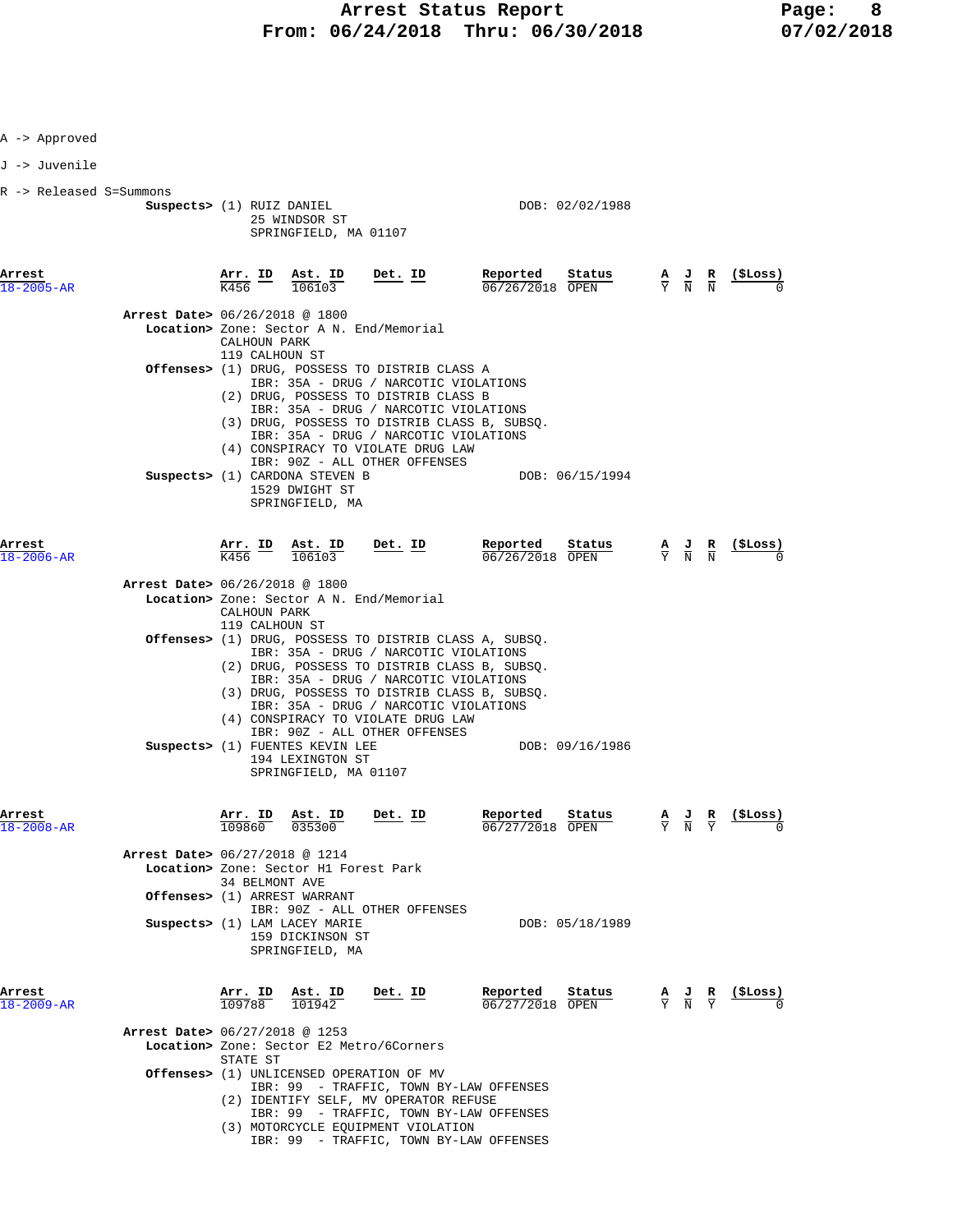| 18-2013-AR                               | Arrest Date> 06/27/2018 @ 1430                                | 109804                   | K109<br>40 BYERS ST Apt. #C                                                                  | Location> Zone: Sector E2 Metro/6Corners<br>Offenses> (1) POSSESSION AMMO W/O ID (MACE + AMMO)                                                                                                                                                                                                                                                                                                                                                                                                                                                                                                                                                                                                                                                                                                                                                                                                                                                                                                           | $06/27/2018$ OPEN           |                           |                                                                                                 |                                                                                                 |                   |
|------------------------------------------|---------------------------------------------------------------|--------------------------|----------------------------------------------------------------------------------------------|----------------------------------------------------------------------------------------------------------------------------------------------------------------------------------------------------------------------------------------------------------------------------------------------------------------------------------------------------------------------------------------------------------------------------------------------------------------------------------------------------------------------------------------------------------------------------------------------------------------------------------------------------------------------------------------------------------------------------------------------------------------------------------------------------------------------------------------------------------------------------------------------------------------------------------------------------------------------------------------------------------|-----------------------------|---------------------------|-------------------------------------------------------------------------------------------------|-------------------------------------------------------------------------------------------------|-------------------|
| Arrest                                   |                                                               | <u>Arr.</u> ID           | 88 CANON CIR<br>SPRINGFIELD, MA 01118<br><u>Ast. ID</u>                                      | IBR: 280 - STOLEN PROPERTY OFFENSES<br>(5) RECEIVE STOLEN PROPERTY -\$1200<br>IBR: 280 - STOLEN PROPERTY OFFENSES<br>Suspects> (1) LOCKETT-SIMMONDS QUINTON L<br>Det. ID                                                                                                                                                                                                                                                                                                                                                                                                                                                                                                                                                                                                                                                                                                                                                                                                                                 | Reported                    | DOB: 04/11/2000<br>Status | $\frac{\mathbf{A}}{\mathbf{Y}}$ $\frac{\mathbf{J}}{\mathbf{N}}$ $\frac{\mathbf{R}}{\mathbf{Y}}$ |                                                                                                 | $(\$ Loss)$       |
|                                          |                                                               |                          | 643 SUMNER AVE<br>IBR: 120 - ROBBERY                                                         | Location> Zone: Sector H3 Forest Park/EFP<br>Offenses> (1) ROBBERY, FIREARM-ARMED & MASKED<br>(2) FIREARM IN FELONY, POSSESS<br>IBR: 520 - WEAPON LAW VIOLATIONS<br>(3) FIREARM, CARRY WITHOUT LICENSE<br>IBR: 520 - WEAPON LAW VIOLATIONS<br>(4) RECEIVE STOLEN PROPERTY -\$1200                                                                                                                                                                                                                                                                                                                                                                                                                                                                                                                                                                                                                                                                                                                        |                             |                           |                                                                                                 |                                                                                                 |                   |
| Arrest<br>-2012-AR                       | Arrest Date> 06/27/2018 @ 1556                                | Arr. ID<br>H809          | Ast. ID<br><b>W944</b>                                                                       | Det. ID                                                                                                                                                                                                                                                                                                                                                                                                                                                                                                                                                                                                                                                                                                                                                                                                                                                                                                                                                                                                  | Reported<br>06/27/2018 OPEN | Status                    | $\frac{A}{Y}$ $\frac{J}{N}$                                                                     |                                                                                                 |                   |
|                                          | Arrest Date> 06/27/2018 @ 1430<br>Suspects> (1) SERRANO ODESA |                          | 40 BYERS ST Apt. #C<br>(6) FIREARM, STORE IMPROP<br>40 BYERS ST Apt. #2FL<br>SPRINGFIELD, MA | Location> Zone: Sector E2 Metro/6Corners<br><b>Offenses&gt;</b> (1) POSS. OF A HIGH CAPACITY MAGAZINE / FEEDING DEVICE<br>IBR: 520 - WEAPON LAW VIOLATIONS<br>(2) POSS. OF A HIGH CAPACITY MAGAZINE / FEEDING DEVICE<br>IBR: 520 - WEAPON LAW VIOLATIONS<br>(3) POSSESSION AMMO W/O ID (MACE + AMMO)<br>IBR: 90Z - ALL OTHER OFFENSES<br>(4) FIREARM IN FELONY, POSSESS<br>IBR: 520 - WEAPON LAW VIOLATIONS<br>(5) FIREARM IN FELONY, POSSESS<br>IBR: 520 - WEAPON LAW VIOLATIONS<br>IBR: 520 - WEAPON LAW VIOLATIONS<br>(7) DRUG, POSSESS TO DISTRIB CLASS A<br>IBR: 35A - DRUG / NARCOTIC VIOLATIONS<br>(8) DRUG, POSSESS TO DISTRIB CLASS B<br>IBR: 35A - DRUG / NARCOTIC VIOLATIONS<br>(9) CONSPIRACY TO VIOLATE DRUG LAW<br>IBR: 90Z - ALL OTHER OFFENSES<br>(10) DRUG VIOLATION NEAR SCHOOL/PARK<br>IBR: 35A - DRUG / NARCOTIC VIOLATIONS<br>(11) DRUG, INDUCE MINOR TO DISTRIBUTE<br>IBR: 90Z - ALL OTHER OFFENSES<br>(12) RECEIVE STOLEN PROPERTY -\$1200<br>IBR: 280 - STOLEN PROPERTY OFFENSES |                             | DOB: 12/27/1978           |                                                                                                 |                                                                                                 |                   |
| Arrest<br>18-2011-AR                     |                                                               | <u>Arr. ID</u><br>109804 | SPRINGFIELD, MA<br>$\frac{\text{Ast.}}{\text{V100}}$ ID<br>K109                              | IBR: 90Z - ALL OTHER OFFENSES<br>Suspects> (1) PACHECO - CORTES CARLOS MANUEL DOB: 12/21/1988<br>179 BLOOMFIELD ST Apt. #1R<br>Det. ID                                                                                                                                                                                                                                                                                                                                                                                                                                                                                                                                                                                                                                                                                                                                                                                                                                                                   | Reported<br>06/27/2018 OPEN | Status                    |                                                                                                 | $\frac{\mathbf{A}}{\mathbf{Y}}$ $\frac{\mathbf{J}}{\mathbf{N}}$ $\frac{\mathbf{R}}{\mathbf{Y}}$ | $(_{\rm{SLoss}})$ |
| J -> Juvenile<br>R -> Released S=Summons |                                                               |                          |                                                                                              | (4) MOTORIZED SCOOTER VIOLATION                                                                                                                                                                                                                                                                                                                                                                                                                                                                                                                                                                                                                                                                                                                                                                                                                                                                                                                                                                          |                             |                           |                                                                                                 |                                                                                                 |                   |
| A -> Approved                            |                                                               |                          |                                                                                              |                                                                                                                                                                                                                                                                                                                                                                                                                                                                                                                                                                                                                                                                                                                                                                                                                                                                                                                                                                                                          |                             |                           |                                                                                                 |                                                                                                 |                   |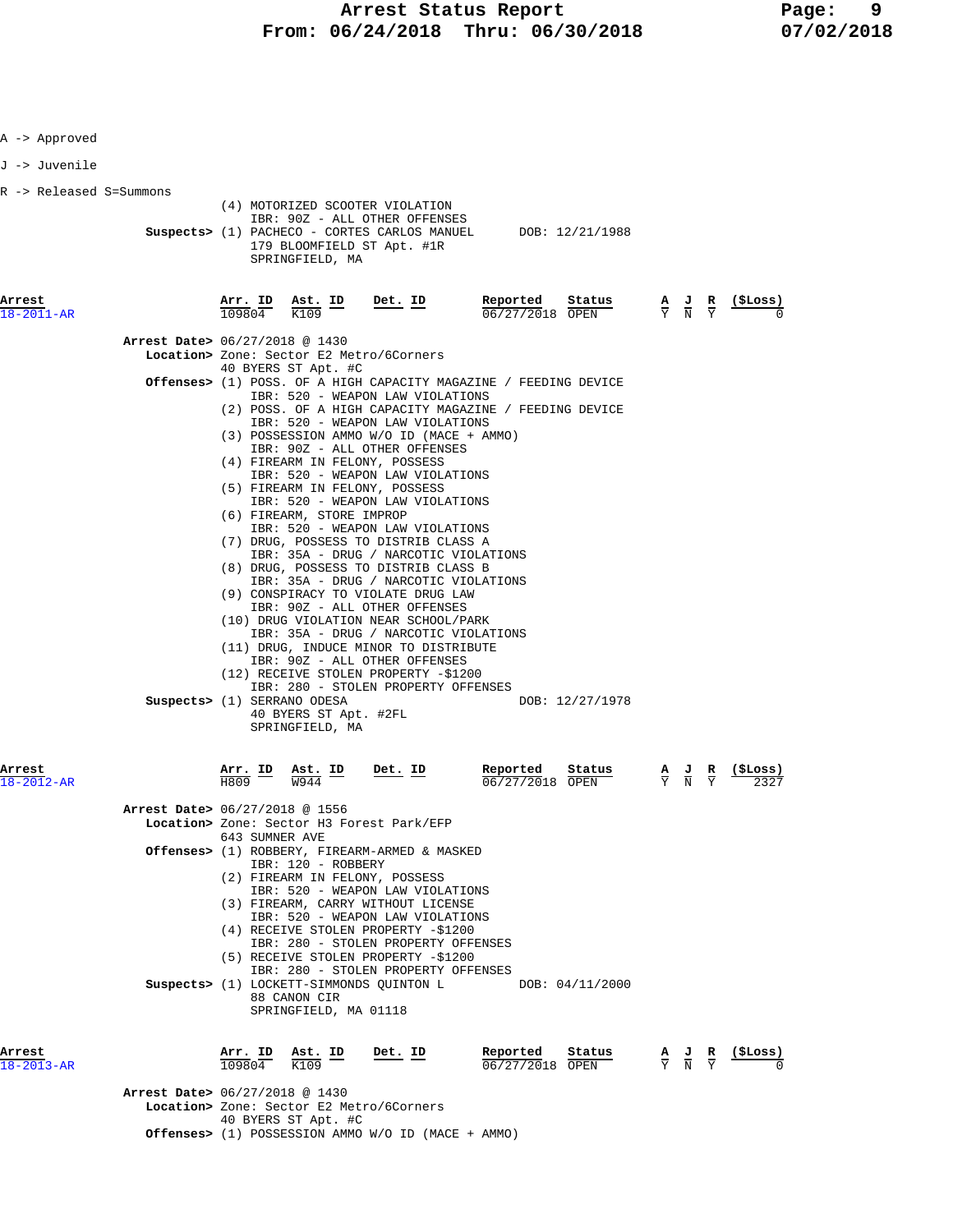A -> Approved

| J -> Juvenile             |                                                                                                                                                                                                                                                                                                                                                                                                                                                                                                                                                                                                                                                                                                                                                |
|---------------------------|------------------------------------------------------------------------------------------------------------------------------------------------------------------------------------------------------------------------------------------------------------------------------------------------------------------------------------------------------------------------------------------------------------------------------------------------------------------------------------------------------------------------------------------------------------------------------------------------------------------------------------------------------------------------------------------------------------------------------------------------|
| R -> Released S=Summons   | IBR: 90Z - ALL OTHER OFFENSES<br>(2) POSS. OF A HIGH CAPACITY MAGAZINE / FEEDING DEVICE<br>IBR: 520 - WEAPON LAW VIOLATIONS<br>(3) POSS. OF A HIGH CAPACITY MAGAZINE / FEEDING DEVICE<br>IBR: 520 - WEAPON LAW VIOLATIONS<br>(4) FIREARM IN FELONY, POSSESS<br>IBR: 520 - WEAPON LAW VIOLATIONS<br>(5) FIREARM, STORE IMPROP<br>IBR: 520 - WEAPON LAW VIOLATIONS<br>(6) DRUG, POSSESS TO DISTRIB CLASS A<br>IBR: 35A - DRUG / NARCOTIC VIOLATIONS<br>(7) DRUG, POSSESS TO DISTRIB CLASS B<br>IBR: 35A - DRUG / NARCOTIC VIOLATIONS<br>(8) CONSPIRACY TO VIOLATE DRUG LAW<br>IBR: 90Z - ALL OTHER OFFENSES                                                                                                                                      |
|                           | (9) DRUG VIOLATION NEAR SCHOOL/PARK<br>IBR: 35A - DRUG / NARCOTIC VIOLATIONS<br>(10) RECEIVE STOLEN PROPERTY -\$1200<br>IBR: 280 - STOLEN PROPERTY OFFENSES<br>(11) FIREARM IN FELONY, POSSESS<br>IBR: 520 - WEAPON LAW VIOLATIONS<br>(12) DRUG, INDUCE MINOR TO DISTRIBUTE<br>IBR: 90Z - ALL OTHER OFFENSES<br>Suspects> (1) LISBOA STEVEN<br>DOB: 10/02/1994<br>91 ORANGE ST Apt. #1ST<br>SPRINGFIELD, MA 01107                                                                                                                                                                                                                                                                                                                              |
| Arrest<br>18-2014-AR      | Reported<br>Arr. ID<br>Ast. ID<br>Det. ID<br>Status<br>$\frac{A}{Y}$ $\frac{J}{N}$ $\frac{R}{Y}$<br>(ŞLoss)<br>06/27/2018 OPEN<br>W944<br>0955<br><b>Arrest Date&gt;</b> 06/27/2018 @ 1616<br>Location> Zone: Sector H2 Forest Park/EFP<br>1240 SUMNER AVE<br>Offenses> (1) ROBBERY, FIREARM-ARMED & MASKED<br>IBR: 120 - ROBBERY<br>(2) FIREARM IN FELONY, POSSESS<br>IBR: 520 - WEAPON LAW VIOLATIONS<br>(3) FIREARM, CARRY WITHOUT LICENSE, 2ND OFF.<br>IBR: 520 - WEAPON LAW VIOLATIONS<br>(4) RECEIVE STOLEN PROPERTY -\$1200<br>IBR: 280 - STOLEN PROPERTY OFFENSES<br>(5) RECEIVE STOLEN PROPERTY -\$1200<br>IBR: 280 - STOLEN PROPERTY OFFENSES<br>Suspects> (1) CRUZ DANESHELL<br>DOB: 12/06/1993<br>272 CANON CIR<br>SPRINGFIELD, MA |
| Arrest<br>$8 - 2015 - AR$ | Det. ID<br>Reported<br>$(_{\rm{SLOSS}})$<br><u>Ast. ID</u><br>Status<br><u>Arr. ID</u><br>$\frac{\mathbf{A}}{\mathbf{Y}}$ $\frac{\mathbf{J}}{\mathbf{N}}$ $\frac{\mathbf{R}}{\mathbf{Y}}$<br>06/27/2018 OPEN<br>Arrest Date> 06/27/2018 @ 1820<br>Location> Zone: Sector El Metro/South End<br>70 HARRISON AVE<br>Offenses> (1) ANIMAL, CRUELTY TO<br>IBR: 90Z - ALL OTHER OFFENSES<br>Suspects> (1) GALARZA WILLIAM HECTOR<br>DOB: 09/13/1986<br>41 SCHOOL ST Apt. #6<br>SPRINGFIELD, MA                                                                                                                                                                                                                                                      |
| Arrest<br>$8 - 2016 - AR$ | Det. ID<br>Reported<br>$\frac{\text{Arr.}}{111399}$<br>$\frac{\texttt{Ast. ID}}{111506}$<br>Status<br>(SLoss)<br>$\frac{\mathbf{A}}{\mathbf{Y}}$ $\frac{\mathbf{J}}{\mathbf{N}}$ $\frac{\mathbf{R}}{\mathbf{Y}}$<br>06/27/2018 OPEN<br>Arrest Date> 06/27/2018 @ 1853<br>Location> Zone: Sector B1 Liberty Heights<br>31 WARWICK ST<br><b>Offenses&gt;</b> (1) DEFAULT WARRANT (DOCKET #1898CR000635)<br>IBR: 90Z - ALL OTHER OFFENSES                                                                                                                                                                                                                                                                                                         |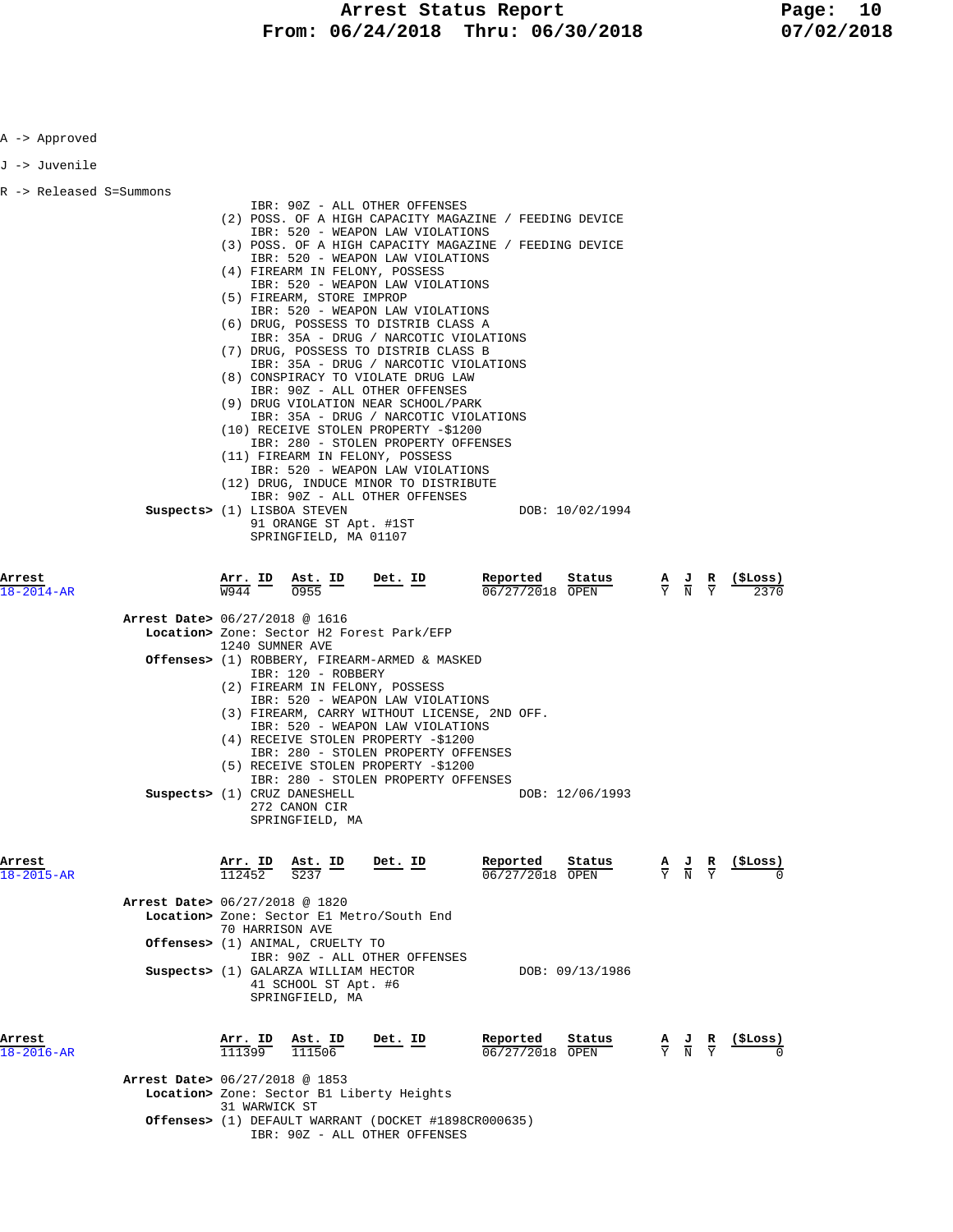| A -> Approved              |                                |                   |                                                                                            |                                                                                                                                                                                                                   |                                         |                                           |                                                                         |
|----------------------------|--------------------------------|-------------------|--------------------------------------------------------------------------------------------|-------------------------------------------------------------------------------------------------------------------------------------------------------------------------------------------------------------------|-----------------------------------------|-------------------------------------------|-------------------------------------------------------------------------|
| J -> Juvenile              |                                |                   |                                                                                            |                                                                                                                                                                                                                   |                                         |                                           |                                                                         |
| R -> Released S=Summons    |                                |                   | Suspects> (1) LENEAU ASHLEY M<br>208 SOUTH ST<br>WARREN, MA 01092                          | (2) ARREST WARRANT (DOCKET # 1743CR002447)<br>IBR: 90Z - ALL OTHER OFFENSES                                                                                                                                       | DOB: 09/14/1991                         |                                           |                                                                         |
| Arrest<br>$18 - 2017 - AR$ |                                |                   | $\frac{\texttt{Arr.}}{103436}$ $\frac{\texttt{Ab.}}{K109}$ $\frac{\texttt{ID}}{K109}$      | Det. ID                                                                                                                                                                                                           | Reported<br>Status<br>$06/27/2018$ OPEN |                                           | $\frac{A}{Y}$ $\frac{J}{N}$ $\frac{R}{Y}$ $\frac{(\xi \text{Loss})}{N}$ |
|                            | Arrest Date> 06/27/2018 @ 1845 |                   | Location> Zone: Sector H1 Forest Park<br>FORT PLEASANT AVE<br>(2) DRUG, DISTRIBUTE CLASS B | Offenses> (1) DRUG, POSSESS TO DISTRIB CLASS A<br>IBR: 35A - DRUG / NARCOTIC VIOLATIONS<br>IBR: 35A - DRUG / NARCOTIC VIOLATIONS                                                                                  |                                         |                                           |                                                                         |
|                            |                                |                   | Suspects> (1) RIVERA-MORALES LUIS<br>268 CAREW ST<br>SPRINGFIELD, MA                       | (3) DRUG, POSSESS TO DISTRIB CLASS B<br>IBR: 35A - DRUG / NARCOTIC VIOLATIONS                                                                                                                                     | DOB: 10/30/1988                         |                                           |                                                                         |
| Arrest<br>18-2018-AR       |                                | 103436            | $\frac{\text{Arr.}}{\text{--}}$ in $\frac{\text{ast.}}{\text{--}}$ in<br>K109              | Det. ID                                                                                                                                                                                                           | Reported<br>Status<br>06/27/2018 OPEN   | $\frac{A}{Y}$ $\frac{J}{N}$ $\frac{R}{Y}$ | <u>(SLoss)</u>                                                          |
|                            | Arrest Date> 06/27/2018 @ 1845 |                   | Location> Zone: Sector H1 Forest Park                                                      |                                                                                                                                                                                                                   |                                         |                                           |                                                                         |
|                            |                                |                   | FORT PLEASANT AVE<br>(2) DRUG, DISTRIBUTE CLASS B                                          | Offenses> (1) DRUG, POSSESS TO DISTRIB CLASS A<br>IBR: 35A - DRUG / NARCOTIC VIOLATIONS<br>IBR: 35A - DRUG / NARCOTIC VIOLATIONS<br>(3) DRUG, POSSESS TO DISTRIB CLASS B<br>IBR: 35A - DRUG / NARCOTIC VIOLATIONS |                                         |                                           |                                                                         |
|                            |                                |                   | Suspects> (1) CANDELARIO-AYALA ALEX<br>SPRINGFIELD, MA 01108                               | 50 TEMPLE ST Apt. #2-FLR                                                                                                                                                                                          | DOB: 07/24/1981                         |                                           |                                                                         |
| Arrest<br>18-2019-AR       | Arrest Date> 06/27/2018 @ 1825 | Arr. ID<br>103436 | <u>Ast. ID</u><br>P131                                                                     | <u>Det. ID</u><br>Location> Zone: Sector El Metro/South End                                                                                                                                                       | Reported<br>Status<br>06/27/2018 OPEN   | $\frac{A}{Y}$ $\frac{J}{N}$               | (ŞLoss)                                                                 |
|                            |                                | 490 MAIN ST       | Offenses> (1) DRUG, POSSESS CLASS B                                                        |                                                                                                                                                                                                                   |                                         |                                           |                                                                         |
|                            |                                |                   | Suspects> (1) MARTINEZ ROBERT ANTHONY<br>66 SORRENTO ST Apt. #4L<br>SPRINGFIELD, MA 01108  | IBR: 35A - DRUG / NARCOTIC VIOLATIONS                                                                                                                                                                             | DOB: 07/03/1981                         |                                           |                                                                         |
| Arrest<br>18-2021-AR       |                                |                   | Arr. ID Ast. ID<br>108849 111418                                                           | Det. ID                                                                                                                                                                                                           | Reported<br>Status<br>06/28/2018 OPEN   | $\frac{A}{Y}$ $\frac{J}{N}$ $\frac{R}{Y}$ | (\$Loss)                                                                |
|                            | Arrest Date> 06/28/2018 @ 0054 |                   | PRIDE GAS STATION<br>1110 WILBRAHAM RD<br>Offenses> (1) ARREST WARRANT                     | Location> Zone: Sector I1 16Acr/Outer Bel                                                                                                                                                                         |                                         |                                           |                                                                         |
|                            |                                |                   | Suspects> (1) HOLLISTER JOHN JOSEPH<br>181 GILBERT AVE<br>SPRINGFIELD, MA                  | IBR: 90Z - ALL OTHER OFFENSES                                                                                                                                                                                     | DOB: 03/14/1983                         |                                           |                                                                         |
| Arrest                     |                                |                   | Arr. ID Ast. ID                                                                            | Det. ID                                                                                                                                                                                                           | Reported<br>Status                      |                                           | $\underline{A}$ $\underline{J}$ $\underline{R}$ (\$Loss)                |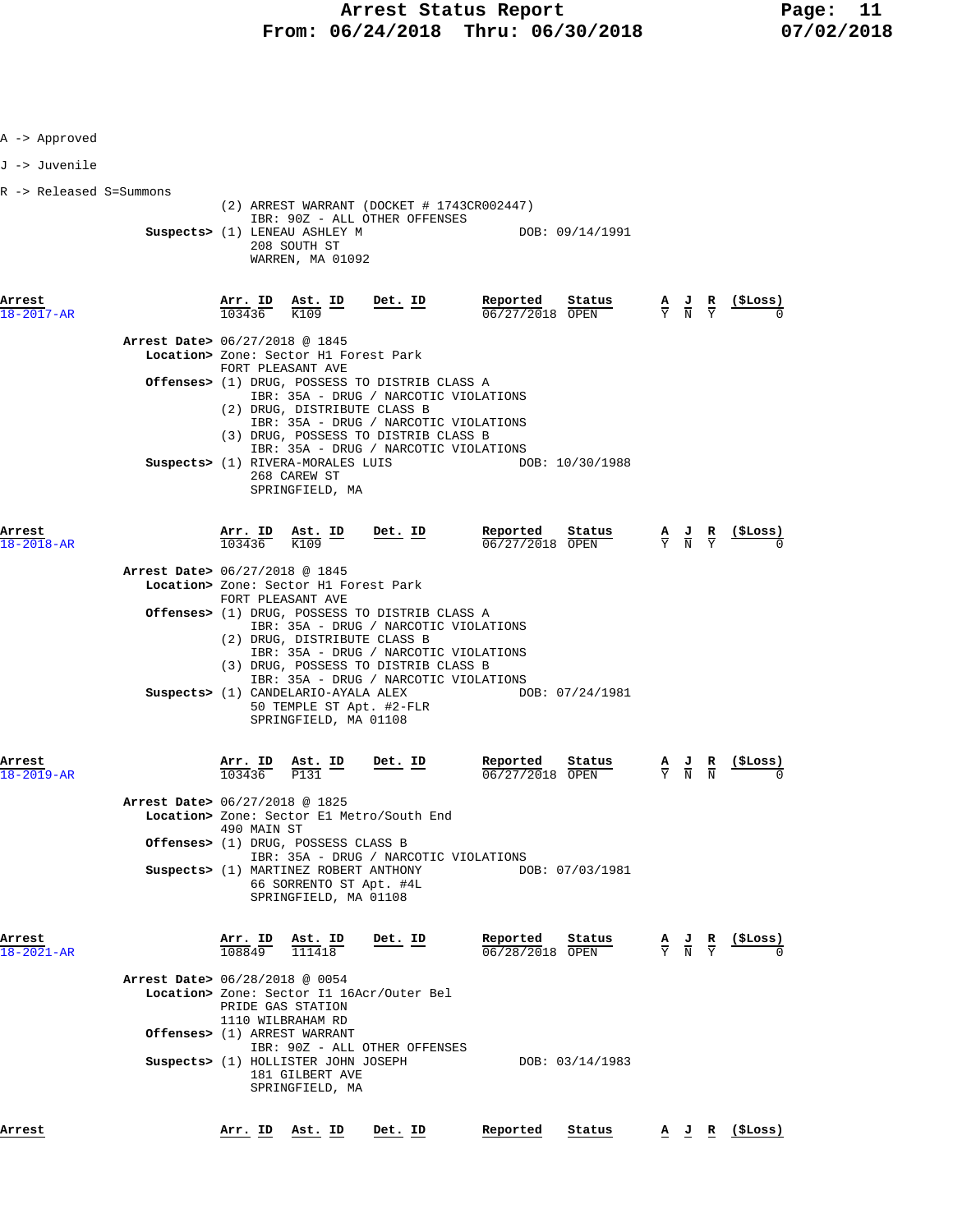**Arrest Status Report** Page: 12<br>16/24/2018 Thru: 06/30/2018 07/02/2018 **From: 06/24/2018 Thru: 06/30/2018** 

| A -> Approved                               |                                |                                                                 |                                                                                                            |                                                                                                               |                                                        |                                           |  |                |
|---------------------------------------------|--------------------------------|-----------------------------------------------------------------|------------------------------------------------------------------------------------------------------------|---------------------------------------------------------------------------------------------------------------|--------------------------------------------------------|-------------------------------------------|--|----------------|
| J -> Juvenile                               |                                |                                                                 |                                                                                                            |                                                                                                               |                                                        |                                           |  |                |
| R -> Released S=Summons<br>$18 - 2024 - AR$ |                                | 51390 100652                                                    |                                                                                                            |                                                                                                               | 06/28/2018 OPEN Y N Y                                  |                                           |  | 0              |
|                                             | Arrest Date> 06/28/2018 @ 1211 | NOTTINGHAM ST                                                   |                                                                                                            | Location> Zone: Sector B2 Liberty Heights                                                                     |                                                        |                                           |  |                |
|                                             |                                |                                                                 | Offenses> (1) MOTOR VEH, LARCENY OF                                                                        | IBR: 240 - MOTOR VEHICLE THEFT                                                                                |                                                        |                                           |  |                |
|                                             |                                |                                                                 | (3) DEFAULT WARRANT<br>Suspects> (1) MONROE DAVID A<br>54 CUMBERLAND ST<br>SPRINGFIELD, MA                 | (2) LICENSE SUSPENDED, OP MV WITH<br>IBR: 99 - TRAFFIC, TOWN BY-LAW OFFENSES<br>IBR: 90Z - ALL OTHER OFFENSES | DOB: 12/26/1990                                        |                                           |  |                |
| Arrest<br>18-2027-AR                        |                                |                                                                 | $\frac{\texttt{Arr.}}{101942}$ $\frac{\texttt{Ab.}}{C802}$ $\frac{\texttt{ID}}{C}$                         | <u>Det. ID</u>                                                                                                | Reported<br>Status<br>$06/28/2018$ OPEN                | $\frac{A}{Y}$ $\frac{J}{N}$ $\frac{R}{Y}$ |  | <u>(SLoss)</u> |
|                                             | Arrest Date> 06/28/2018 @ 1830 | SCHOOL ST                                                       |                                                                                                            | Location> Zone: Sector E2 Metro/6Corners                                                                      |                                                        |                                           |  |                |
|                                             | Offenses> (1) TRESPASS         |                                                                 | 33 SHUMWAY ST<br>SPRINGFIELD, MA                                                                           | IBR: 90J - TRESPASS OF REAL PROPERTY                                                                          | Suspects> (1) FRANGIAMORE JAMES JOSEPH DOB: 05/01/1979 |                                           |  |                |
| Arrest<br>$18 - 2028 - AR$                  |                                | $\frac{\text{Arr. ID}}{109860}$ $\frac{\text{Ast. ID}}{111525}$ | Ast. ID                                                                                                    | Det. ID                                                                                                       | Reported Status<br>06/28/2018 OPEN                     | $\frac{A}{Y}$ $\frac{J}{N}$ $\frac{R}{N}$ |  | $\frac{15}{2}$ |
|                                             | Arrest Date> 06/28/2018 @ 2051 | 33 OAK ST                                                       | DUNBAR COMMUNITY CENTER                                                                                    | Location> Zone: Sector F2 Old&Upper Hill                                                                      |                                                        |                                           |  |                |
|                                             |                                |                                                                 | <b>Offenses&gt;</b> (1) DEFAULT WARRANT<br>(2) DEFAULT WARRANT<br>(3) DEFAULT WARRANT<br>(4) RESIST ARREST | IBR: 90Z - ALL OTHER OFFENSES<br>IBR: 90Z - ALL OTHER OFFENSES<br>IBR: 90Z - ALL OTHER OFFENSES               |                                                        |                                           |  |                |
|                                             |                                |                                                                 | Suspects> (1) BEADLE DAVID ALEXANDER<br>18 BRANDON AVE<br>SPRINGFIELD, MA 01119                            | IBR: 13B - SIMPLE ASSAULT                                                                                     | DOB: 02/17/1995                                        |                                           |  |                |
| Arrest<br>18-2032-AR                        |                                | $\frac{\texttt{Arr.}}{111533}$ $\frac{\texttt{ Ast.}}{106117}$  | Ast. ID                                                                                                    | $Det$ . ID                                                                                                    | Reported<br>Status<br>06/29/2018 OPEN                  | $\frac{A}{Y}$ $\frac{J}{N}$ $\frac{R}{Y}$ |  | (\$Loss)       |
|                                             | Arrest Date> 06/29/2018 @ 0255 | LIBERTY ST                                                      |                                                                                                            | Location> Zone: Sector El Metro/South End                                                                     |                                                        |                                           |  |                |
|                                             |                                |                                                                 |                                                                                                            | <b>Offenses&gt;</b> (1) ARREST WARRANT (DOCKET# 1643CR000777)<br>IBR: 90Z - ALL OTHER OFFENSES                |                                                        |                                           |  |                |
|                                             |                                | HOMELESS                                                        | Suspects> (1) STANLEY KEVIN MICHAEL<br>SPRINGFIELD, MA                                                     |                                                                                                               | DOB: 08/28/1966                                        |                                           |  |                |
| Arrest<br>$18 - 2033 - AR$                  |                                |                                                                 | $\frac{\text{Arr. ID}}{111495}$ $\frac{\text{Ast. ID}}{102193}$                                            | Det. ID                                                                                                       | Reported<br>Status<br>$06/29/2018$ OPEN                | $\frac{A}{Y}$ $\frac{J}{N}$ $\frac{R}{Y}$ |  | (\$Loss)       |
|                                             | Arrest Date> 06/29/2018 @ 1418 | WILLARD AVE                                                     | Location> Zone: Sector F1 McKnight/Bay                                                                     |                                                                                                               |                                                        |                                           |  |                |
|                                             |                                |                                                                 | Offenses> (1) DEFAULT WARRANT                                                                              |                                                                                                               |                                                        |                                           |  |                |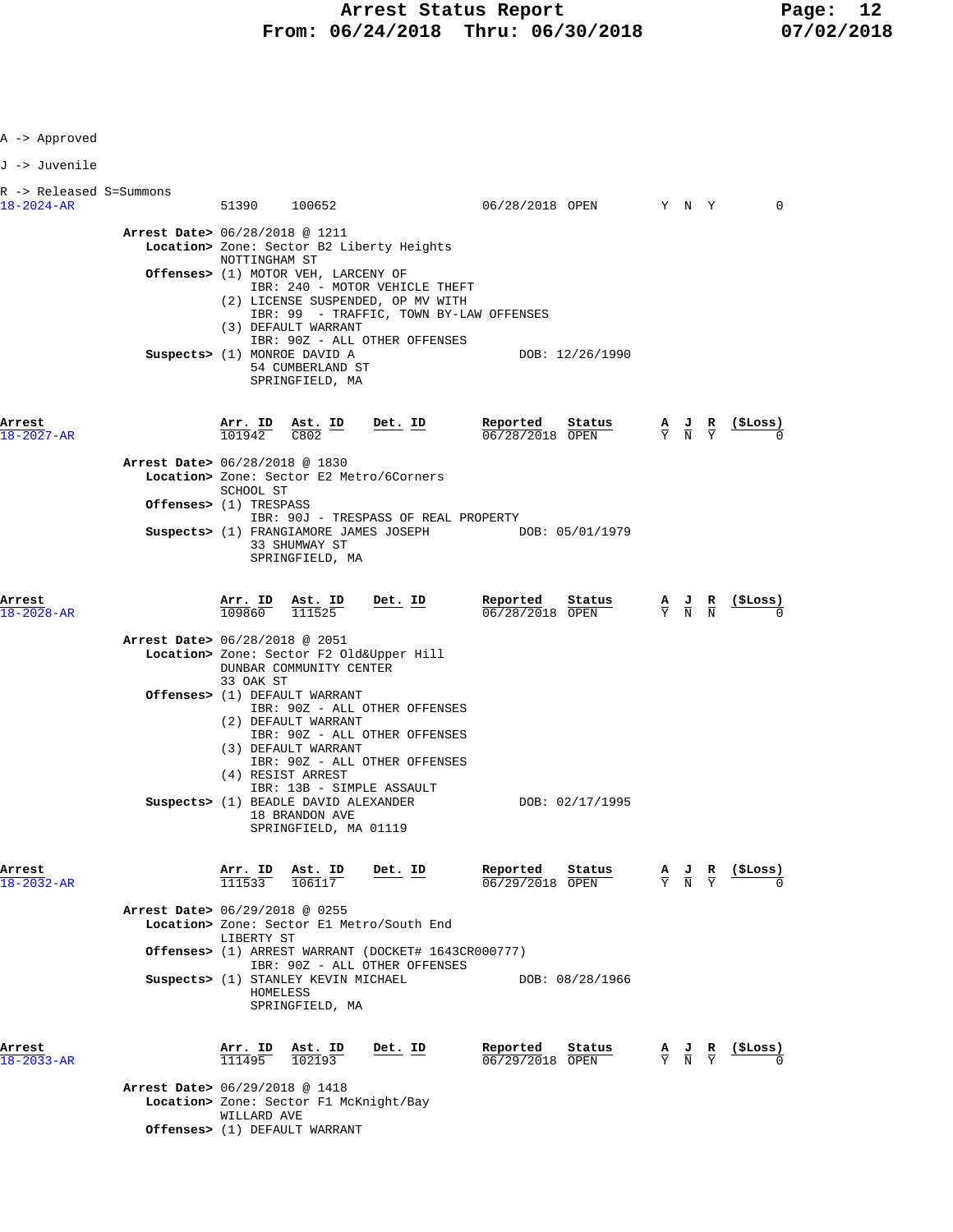| A -> Approved              |                                                                    |                                                                        |                                                                                                                                                                |            |                 |                                                           |                                                                                                 |                                                               |
|----------------------------|--------------------------------------------------------------------|------------------------------------------------------------------------|----------------------------------------------------------------------------------------------------------------------------------------------------------------|------------|-----------------|-----------------------------------------------------------|-------------------------------------------------------------------------------------------------|---------------------------------------------------------------|
| J -> Juvenile              |                                                                    |                                                                        |                                                                                                                                                                |            |                 |                                                           |                                                                                                 |                                                               |
| R -> Released S=Summons    |                                                                    |                                                                        |                                                                                                                                                                |            |                 |                                                           |                                                                                                 |                                                               |
|                            |                                                                    |                                                                        | IBR: 90Z - ALL OTHER OFFENSES<br>(2) DEFAULT WARRANT<br>IBR: 90Z - ALL OTHER OFFENSES<br>Suspects> (1) CARTER RICKY LAMONT<br>***UNKNOWN***<br>SPRINGFIELD, MA |            |                 | DOB: 05/05/1962                                           |                                                                                                 |                                                               |
| Arrest<br>$18 - 2034 - AR$ |                                                                    |                                                                        | $\frac{\text{Arr.}}{112494}$ $\frac{\text{Ast.}}{S265}$ $\frac{\text{ID}}{\text{D}}$                                                                           | Det. ID    | Reported        | $\frac{\text{Status}}{\text{start}}$<br>$06/29/2018$ OPEN | $\frac{\mathbf{A}}{\mathbf{Y}}$ $\frac{\mathbf{J}}{\mathbf{N}}$ $\frac{\mathbf{R}}{\mathbf{N}}$ | <u>(\$Loss)</u>                                               |
|                            | Arrest Date> 06/29/2018 @ 1437                                     |                                                                        | Location> Zone: Sector El Metro/South End                                                                                                                      |            |                 |                                                           |                                                                                                 |                                                               |
|                            |                                                                    | 1477 MAIN ST                                                           | Offenses> (1) DEFAULT WARRANT 1723CR008920 PUBLIC ORDER CRIMES                                                                                                 |            |                 |                                                           |                                                                                                 |                                                               |
|                            |                                                                    |                                                                        | IBR: 90Z - ALL OTHER OFFENSES<br>Suspects> (1) CORDEAU ANDREA<br>HOMELESS<br>SPRINGFIELD, MA 01105                                                             |            |                 | DOB: 04/15/1978                                           |                                                                                                 |                                                               |
| Arrest<br>$18 - 2035 - AR$ |                                                                    |                                                                        | $\frac{\text{Arr.}}{106661}$ $\frac{\text{Ast.}}{T736}$ ID Det. ID                                                                                             |            | <u>Reported</u> | Status<br>06/29/2018 OPEN                                 |                                                                                                 | $\frac{A}{Y}$ $\frac{J}{N}$ $\frac{R}{N}$ (\$Loss)            |
|                            | Arrest Date> 06/29/2018 @ 1630                                     |                                                                        | Location> Zone: Sector A N. End/Memorial                                                                                                                       |            |                 |                                                           |                                                                                                 |                                                               |
|                            |                                                                    | MAIN ST                                                                | Offenses> (1) ARREST WARRANT DOCKET#1823CR004225 A&B DW, A&B                                                                                                   |            |                 |                                                           |                                                                                                 |                                                               |
|                            | Suspects> (1) RAMOS ISAIAH                                         |                                                                        | IBR: 90Z - ALL OTHER OFFENSES<br>434 LIBERTY ST<br>SPRINGFIELD, MA                                                                                             |            |                 | DOB: 10/16/1999                                           |                                                                                                 |                                                               |
| Arrest<br>18-2036-AR       |                                                                    |                                                                        | $\frac{\text{Arr. ID}}{101937}$ $\frac{\text{Ast. ID}}{109788}$                                                                                                | $Det$ . ID |                 | Reported Status<br>$\frac{06}{29/29/2018}$ OPEN           | $\frac{A}{Y}$ $\frac{J}{N}$ $\frac{R}{N}$                                                       | $(\$Loss)$                                                    |
|                            | Arrest Date> 06/29/2018 @ 1650<br><b>Offenses&gt;</b> (1) TRESPASS | SCHOOL ST                                                              | Location> Zone: Sector E2 Metro/6Corners                                                                                                                       |            |                 |                                                           |                                                                                                 |                                                               |
|                            |                                                                    |                                                                        | IBR: 90J - TRESPASS OF REAL PROPERTY<br>(2) RESIST ARREST<br>IBR: 13B - SIMPLE ASSAULT<br>Suspects> (1) RUSSELL DEMETRIE<br>819 CHESTNUT ST                    |            |                 | DOB: 06/30/1993                                           |                                                                                                 |                                                               |
| Arrest<br>$18 - 2038 - AR$ |                                                                    |                                                                        | SPRINGFIELD, MA<br>$\frac{\texttt{Arr.}}{\texttt{B997}}$ $\frac{\texttt{Ab.}}{\texttt{101942}}$                                                                | Det. ID    | Reported        | Status<br>06/29/2018 OPEN                                 |                                                                                                 | $\frac{A}{Y}$ $\frac{J}{N}$ $\frac{R}{N}$ $\frac{($Loss)}{0}$ |
|                            | Arrest Date> 06/29/2018 @ 1650<br>Offenses> (1) TRESPASS           | 57 HIGH ST                                                             | Location> Zone: Sector E2 Metro/6Corners                                                                                                                       |            |                 |                                                           |                                                                                                 |                                                               |
|                            |                                                                    |                                                                        | IBR: 90J - TRESPASS OF REAL PROPERTY<br>Suspects> (1) ATHERTON CIERA HOPE<br>13 MYRTLE AVE<br>HOLYOKE, MA 01040                                                |            |                 | DOB: 04/15/1997                                           |                                                                                                 |                                                               |
| Arrest<br>$18 - 2039 - AR$ | Arrest Date> 06/29/2018 @ 1650                                     | $\frac{\texttt{Arr.}}{\texttt{C802}}$ $\frac{\texttt{ID}}{\texttt{D}}$ | $\frac{\texttt{Ast. ID}}{101942}$                                                                                                                              | Det. ID    | Reported        | Status<br>06/29/2018 OPEN                                 | $\frac{A}{Y}$ $\frac{J}{N}$ $\frac{R}{N}$                                                       | (\$Loss)                                                      |
|                            |                                                                    | VESTIBULE                                                              | Location> Zone: Sector E2 Metro/6Corners                                                                                                                       |            |                 |                                                           |                                                                                                 |                                                               |

57 HIGH ST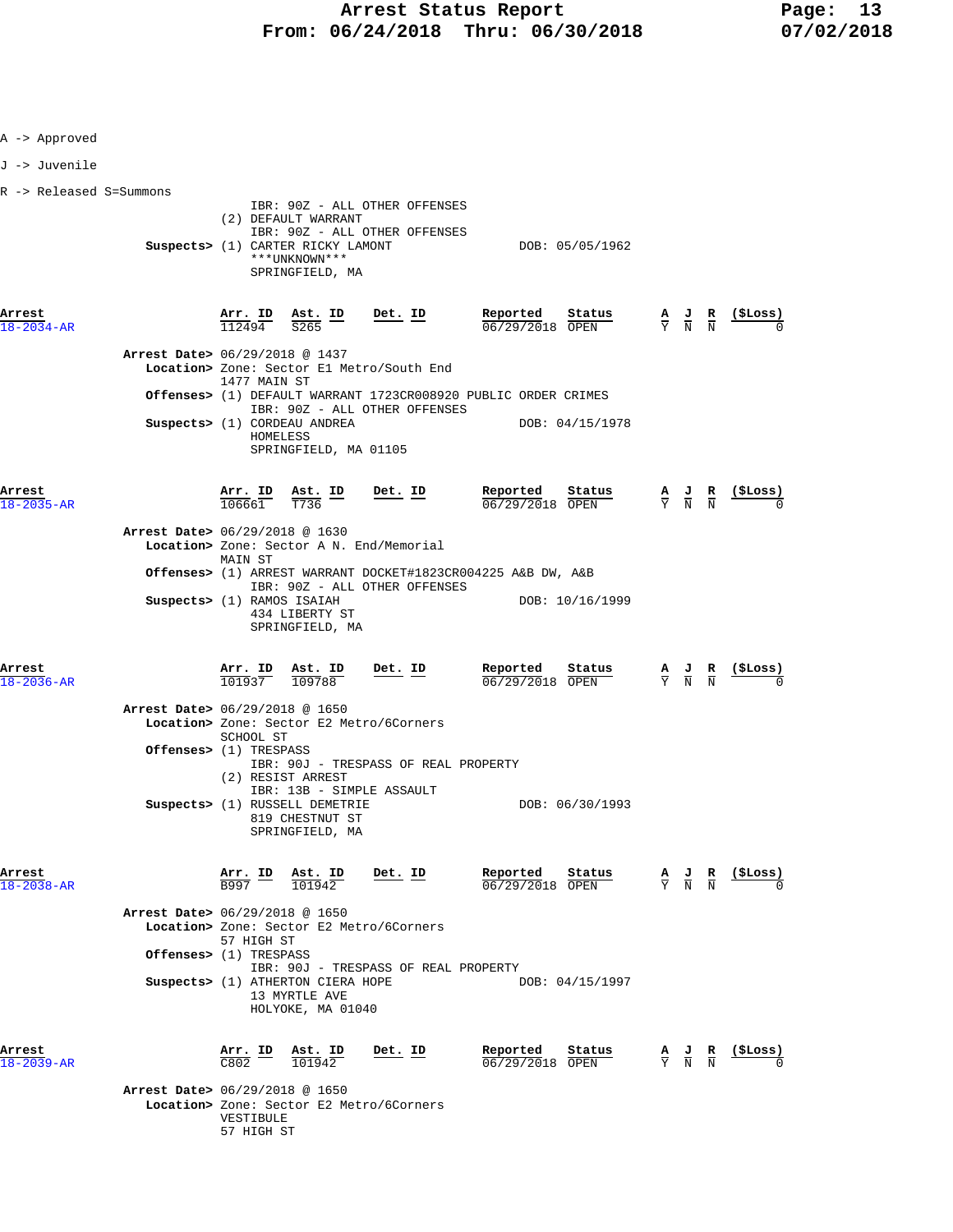| A -> Approved              |                                                                    |                   |                                                                                                                           |                                                                                                                                |                                                       |                                                                                                 |                                           |                                                               |
|----------------------------|--------------------------------------------------------------------|-------------------|---------------------------------------------------------------------------------------------------------------------------|--------------------------------------------------------------------------------------------------------------------------------|-------------------------------------------------------|-------------------------------------------------------------------------------------------------|-------------------------------------------|---------------------------------------------------------------|
| J -> Juvenile              |                                                                    |                   |                                                                                                                           |                                                                                                                                |                                                       |                                                                                                 |                                           |                                                               |
| R -> Released S=Summons    | Offenses> (1) TRESPASS                                             |                   | Suspects> (1) SUAREZ JUAN MIGUEL<br>66 HIGH ST Apt. #622<br>SPRINGFIELD, MA                                               | IBR: 90J - TRESPASS OF REAL PROPERTY                                                                                           | DOB: 10/27/1992                                       |                                                                                                 |                                           |                                                               |
| Arrest<br>$18 - 2040 - AR$ |                                                                    |                   |                                                                                                                           | $\frac{\texttt{Arr.}}{103511}$ $\frac{\texttt{Ast.}}{\texttt{H544}}$ $\frac{\texttt{ID}}{2011}$ $\frac{\texttt{Det.}}{103511}$ |                                                       |                                                                                                 |                                           |                                                               |
|                            | Arrest Date> 06/29/2018 @ 1835                                     | 130 PEARL ST      |                                                                                                                           | Location> Zone: Sector E2 Metro/6Corners<br>Offenses> (1) ARREST WARRANT 1823CR002874<br>IBR: 90Z - ALL OTHER OFFENSES         |                                                       |                                                                                                 |                                           |                                                               |
|                            | Suspects> (1) SOTO THOMAS                                          |                   | 485 SPRINGFIELD<br>CHICOPEE, MA                                                                                           |                                                                                                                                | DOB: 06/30/1973                                       |                                                                                                 |                                           |                                                               |
| Arrest<br>$18 - 2041 - AR$ |                                                                    |                   |                                                                                                                           | $\frac{\texttt{Arr.}}{\texttt{C802}}$ ID $\frac{\texttt{Ast.}}{101937}$ Det. ID                                                | <u>Reported</u><br><u>Status</u><br>06/29/2018 OPEN   |                                                                                                 |                                           | $\frac{A}{Y}$ $\frac{J}{N}$ $\frac{R}{N}$ $\frac{($Loss)}{0}$ |
|                            | Arrest Date> 06/29/2018 @ 1905<br>Offenses> (1) TRESPASS           | 38 SCHOOL ST      |                                                                                                                           | Location> Zone: Sector E2 Metro/6Corners                                                                                       |                                                       |                                                                                                 |                                           |                                                               |
|                            |                                                                    |                   | (2) THREAT TO COMMIT CRIME<br>IBR: 13C - INTIMIDATION<br>Suspects> (1) MARTINEZ JAMIE<br>74 VERMONT ST<br>SPRINGFIELD, MA | IBR: 90J - TRESPASS OF REAL PROPERTY                                                                                           | DOB: 06/19/1955                                       |                                                                                                 |                                           |                                                               |
| Arrest<br>18-2042-AR       |                                                                    |                   | $\frac{\texttt{Arr.}}{108663}$ $\frac{\texttt{Ab.}}{109785}$                                                              | <u>Det. ID</u>                                                                                                                 | $\frac{\text{Reported}}{06/29/2018}$ Status<br>Status |                                                                                                 |                                           | $\frac{A}{Y}$ $\frac{J}{N}$ $\frac{R}{N}$ $\frac{($Loss)}{0}$ |
|                            | Arrest Date> 06/29/2018 @ 2040<br><b>Offenses&gt;</b> (1) TRESPASS |                   | Location> Zone: Sector H1 Forest Park<br>59 FORT PLEASANT AVE                                                             |                                                                                                                                |                                                       |                                                                                                 |                                           |                                                               |
|                            | Suspects> (1) PHINNEY KEITH                                        |                   | 401 LIBERTY ST<br>SPRINGFIELD, MA                                                                                         | IBR: 90J - TRESPASS OF REAL PROPERTY                                                                                           | DOB: 06/15/1986                                       |                                                                                                 |                                           |                                                               |
| Arrest<br>$18 - 2045 - AR$ |                                                                    |                   | $\frac{\texttt{Arr.}}{111442}$ $\frac{\texttt{Ast.}}{106895}$                                                             | <u>Det. ID</u>                                                                                                                 | Reported<br><u>Status</u><br>06/29/2018 OPEN          | $\frac{\mathbf{A}}{\mathbf{Y}}$ $\frac{\mathbf{J}}{\mathbf{N}}$ $\frac{\mathbf{R}}{\mathbf{N}}$ |                                           | $(\$ Loss)1000$                                               |
|                            | Arrest Date> 06/29/2018 @ 2219                                     | 266 BELMONT AVE   | Location> Zone: Sector H1 Forest Park                                                                                     |                                                                                                                                |                                                       |                                                                                                 |                                           |                                                               |
|                            |                                                                    |                   | Offenses> (1) USE MV WITHOUT AUTHORITY<br>Suspects> (1) BENONI JESSICA<br>63 DEXTER ST<br>SPRINGFIELD, MA 01105           | IBR: 240 - MOTOR VEHICLE THEFT                                                                                                 | DOB: 04/15/1994                                       |                                                                                                 |                                           |                                                               |
| Arrest<br>18-2047-AR       |                                                                    | Arr. ID<br>103511 | Ast. ID<br>K109                                                                                                           | Det. ID                                                                                                                        | Reported<br>Status<br>06/29/2018 OPEN                 |                                                                                                 | $\frac{A}{Y}$ $\frac{J}{N}$ $\frac{R}{N}$ | (ŞLoss)                                                       |
|                            | Arrest Date> 06/29/2018 @ 2140                                     |                   | 131 SPRING ST Apt. #4C                                                                                                    | Location> Zone: Sector E2 Metro/6Corners                                                                                       |                                                       |                                                                                                 |                                           |                                                               |
|                            |                                                                    |                   |                                                                                                                           | Offenses> (1) POSSESSION AMMO W/O ID (MACE + AMMO)<br>IBR: 90Z - ALL OTHER OFFENSES                                            |                                                       |                                                                                                 |                                           |                                                               |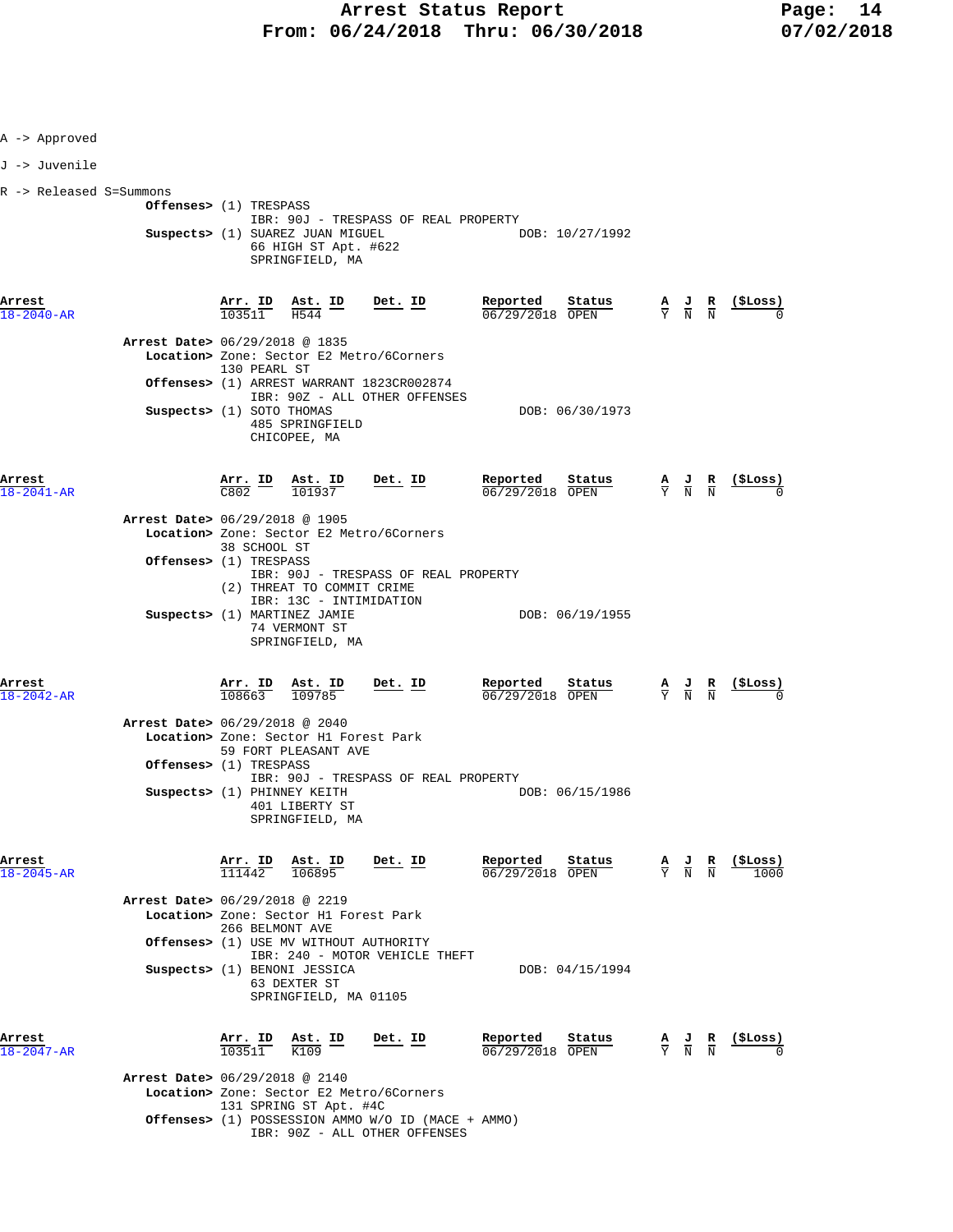| A -> Approved              |                                          |                                   |                                                                                                                            |                |                                                                                                                                            |                                                                                            |                                                                                                 |                                                                                                 |                                                               |
|----------------------------|------------------------------------------|-----------------------------------|----------------------------------------------------------------------------------------------------------------------------|----------------|--------------------------------------------------------------------------------------------------------------------------------------------|--------------------------------------------------------------------------------------------|-------------------------------------------------------------------------------------------------|-------------------------------------------------------------------------------------------------|---------------------------------------------------------------|
| J -> Juvenile              |                                          |                                   |                                                                                                                            |                |                                                                                                                                            |                                                                                            |                                                                                                 |                                                                                                 |                                                               |
| R -> Released S=Summons    |                                          |                                   | Suspects> (1) FIGEROA ANGEL<br>131 SPRING ST Apt. #4C<br>SPRINGFIELD, MA                                                   |                |                                                                                                                                            | DOB: 07/24/1961                                                                            |                                                                                                 |                                                                                                 |                                                               |
| Arrest<br>18-2050-AR       |                                          |                                   | $\frac{\texttt{Arr. ID}}{106661}$ $\frac{\texttt{Ast. ID}}{T736}$ $\frac{\texttt{Det. ID}}{T}$                             |                |                                                                                                                                            | <b>Reported</b> Status $A$ J R (\$Loss) $0.6/30/2018$ OPEN $\frac{1}{Y}$ N N $\frac{1}{N}$ |                                                                                                 |                                                                                                 |                                                               |
|                            | Arrest Date> 06/30/2018 @ 0220           |                                   | Location> Zone: Sector A N. End/Memorial                                                                                   |                |                                                                                                                                            |                                                                                            |                                                                                                 |                                                                                                 |                                                               |
|                            |                                          | MAIN ST                           |                                                                                                                            |                |                                                                                                                                            |                                                                                            |                                                                                                 |                                                                                                 |                                                               |
|                            |                                          |                                   | <b>Offenses&gt;</b> (1) UNLICENSED OPERATION OF MV<br>IBR: 99 - TRAFFIC, TOWN BY-LAW OFFENSES                              |                |                                                                                                                                            |                                                                                            |                                                                                                 |                                                                                                 |                                                               |
|                            |                                          |                                   | (2) INSPECTION/STICKER, NO<br>IBR: 99 - TRAFFIC, TOWN BY-LAW OFFENSES                                                      |                |                                                                                                                                            |                                                                                            |                                                                                                 |                                                                                                 |                                                               |
|                            |                                          |                                   | Suspects> (1) MARTINEZ ANTHONY JR<br>55 FERNWOLD ST<br>SPRINGFIELD, MA                                                     |                |                                                                                                                                            | DOB: 03/17/1986                                                                            |                                                                                                 |                                                                                                 |                                                               |
| Arrest<br>18-2051-AR       |                                          | $\frac{\texttt{Arr. ID}}{112447}$ | $\frac{\texttt{Ast. ID}}{101953}$                                                                                          | $Det. ID$      | Reported                                                                                                                                   | <b>Reported</b> Status $\frac{A}{06/30/2018}$ $\frac{B}{000}$                              |                                                                                                 |                                                                                                 | (SLoss)                                                       |
|                            | Arrest Date> 06/30/2018 @ 0422           |                                   | Location> Zone: Sector A N. End/Memorial                                                                                   |                |                                                                                                                                            |                                                                                            |                                                                                                 |                                                                                                 |                                                               |
|                            | Offenses> (1) OUI LIQUOR                 | 78 WEST ST                        |                                                                                                                            |                |                                                                                                                                            |                                                                                            |                                                                                                 |                                                                                                 |                                                               |
|                            |                                          |                                   | IBR: 90D - DRIVING UNDER THE INFLUENCE                                                                                     |                |                                                                                                                                            |                                                                                            |                                                                                                 |                                                                                                 |                                                               |
|                            |                                          |                                   | Suspects> (1) CRUZ CARLOS ALBERTO<br>7 ORCHARD ST<br>SPRINGFIELD, MA 01107                                                 |                |                                                                                                                                            | DOB: 07/11/1976                                                                            |                                                                                                 |                                                                                                 |                                                               |
| Arrest<br>$18 - 2053 - AR$ |                                          |                                   | $\frac{\text{Arr.}}{106980}$ $\frac{\text{Ast.}}{\text{B997}}$ $\frac{\text{ID}}{\text{D}}$ $\frac{\text{Det.}}{\text{D}}$ |                | $\frac{\text{Reported}}{06/30/2018}$ Status                                                                                                |                                                                                            |                                                                                                 | $\frac{\mathbf{A}}{\mathbf{Y}}$ $\frac{\mathbf{J}}{\mathbf{N}}$ $\frac{\mathbf{R}}{\mathbf{Y}}$ | $\frac{(\text{SLoss})}{\sqrt{2.25}}$                          |
|                            | Arrest Date> 06/30/2018 @ 0802           |                                   | Location> Zone: Sector D2 Indian Orchard                                                                                   |                |                                                                                                                                            |                                                                                            |                                                                                                 |                                                                                                 |                                                               |
|                            |                                          |                                   | 275 MAIN IO ST Apt. #1FL<br>Offenses> (1) B&E BUILDING DAYTIME FOR FELONY                                                  |                |                                                                                                                                            |                                                                                            |                                                                                                 |                                                                                                 |                                                               |
|                            |                                          |                                   |                                                                                                                            |                | IBR: 220 - BURGLARY / BREAKING AND ENTERI<br>Modus Operandus: Entry-Kicked in Door (EKI)<br>(2) DESTRUCTION OF PROPERTY +\$1200, MALICIOUS |                                                                                            |                                                                                                 |                                                                                                 |                                                               |
|                            |                                          |                                   | Suspects> (1) PEREZ-RODRIGUEZ JONATHAN                                                                                     |                | IBR: 290 - DESTRUCTION / DAMAGE / VANDALI                                                                                                  | DOB: 02/05/1983                                                                            |                                                                                                 |                                                                                                 |                                                               |
|                            |                                          |                                   | 275 MAIN ST Apt. #FL2<br>SPRINGFIELD, MA                                                                                   |                |                                                                                                                                            |                                                                                            |                                                                                                 |                                                                                                 |                                                               |
| Arrest<br>18-2054-AR       |                                          | <u>Arr. ID</u><br>111399          | Ast. ID<br>109841                                                                                                          | Det. ID        | Reported<br>06/30/2018 OPEN                                                                                                                | Status                                                                                     |                                                                                                 |                                                                                                 | $\frac{A}{Y}$ $\frac{J}{N}$ $\frac{R}{Y}$ $\frac{($Loss)}{0}$ |
|                            | Arrest Date> 06/30/2018 @ 1657           |                                   | Location> Zone: Sector C East Springfield                                                                                  |                |                                                                                                                                            |                                                                                            |                                                                                                 |                                                                                                 |                                                               |
|                            |                                          | 1614 CAREW ST                     |                                                                                                                            |                |                                                                                                                                            |                                                                                            |                                                                                                 |                                                                                                 |                                                               |
|                            |                                          |                                   | <b>Offenses&gt;</b> (1) B&E BUILDING DAYTIME FOR FELONY                                                                    |                | IBR: 220 - BURGLARY / BREAKING AND ENTERI                                                                                                  |                                                                                            |                                                                                                 |                                                                                                 |                                                               |
|                            |                                          |                                   | Suspects> (1) RODRIGUEZ ANGEL ADRIAN JR<br>9 KELLY PL<br>SPRINGFIELD, MA                                                   |                | Modus Operandus: Instrument-Prying Device (IPD)<br>DOB: 10/10/1983                                                                         |                                                                                            |                                                                                                 |                                                                                                 |                                                               |
| Arrest<br>18-2055-AR       |                                          | $\frac{\texttt{Arr.}}{111499}$    | $\frac{\texttt{Ast. ID}}{108862}$                                                                                          | <u>Det. ID</u> | Reported<br>06/30/2018 OPEN                                                                                                                | Status                                                                                     | $\frac{\mathbf{A}}{\mathbf{Y}}$ $\frac{\mathbf{J}}{\mathbf{N}}$ $\frac{\mathbf{R}}{\mathbf{Y}}$ |                                                                                                 | (ŞLoss)                                                       |
|                            | <b>Arrest Date&gt; 06/30/2018 @ 1815</b> |                                   | Location> Zone: Sector El Metro/South End                                                                                  |                |                                                                                                                                            |                                                                                            |                                                                                                 |                                                                                                 |                                                               |

21 EAST COLUMBUS AVE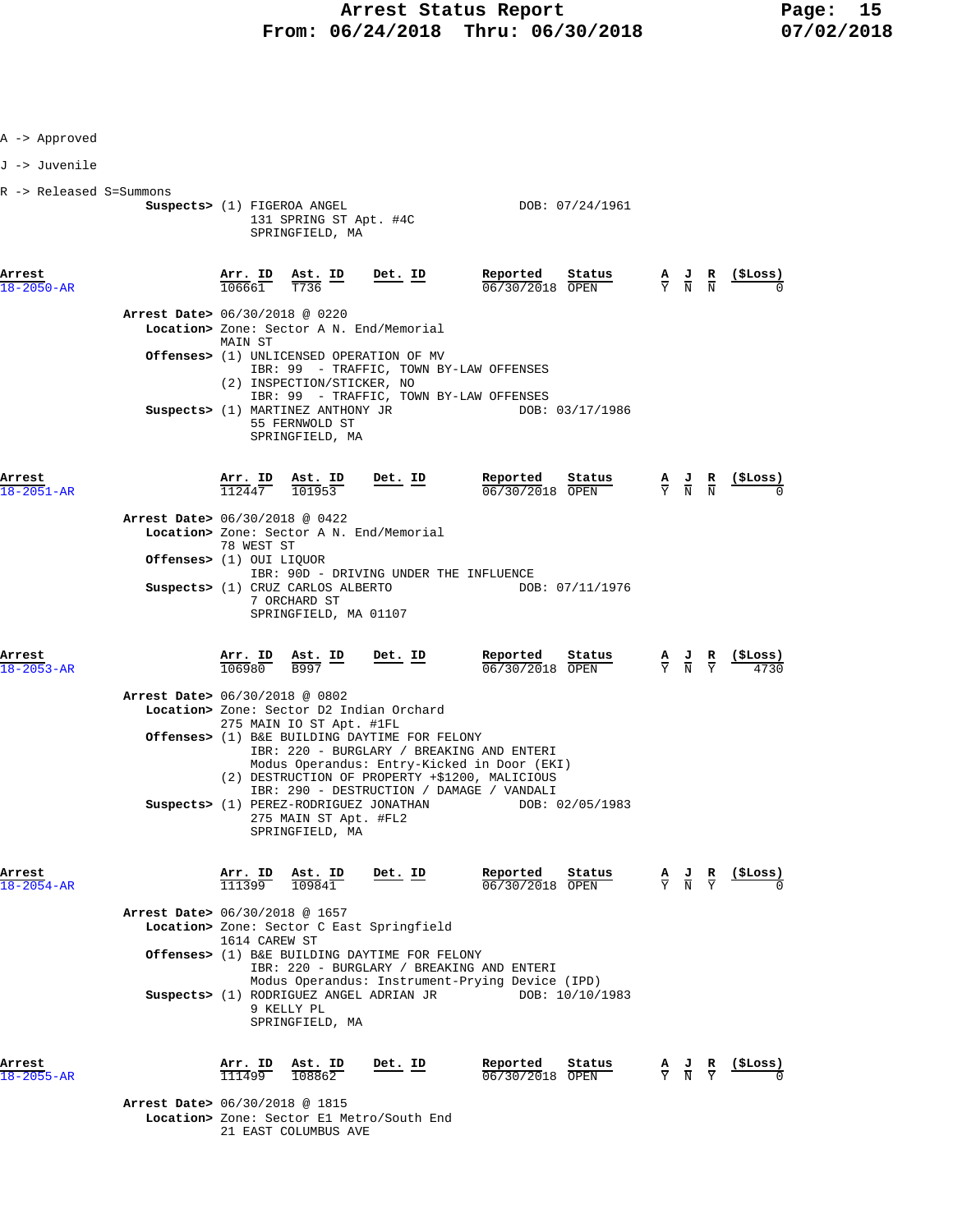| A -> Approved              |                                |                                |                                                                                 |                                                                                                                                                                                                                        |                                                                                                                                         |                 |                                                                                                 |                                                                                                 |                 |
|----------------------------|--------------------------------|--------------------------------|---------------------------------------------------------------------------------|------------------------------------------------------------------------------------------------------------------------------------------------------------------------------------------------------------------------|-----------------------------------------------------------------------------------------------------------------------------------------|-----------------|-------------------------------------------------------------------------------------------------|-------------------------------------------------------------------------------------------------|-----------------|
| J -> Juvenile              |                                |                                |                                                                                 |                                                                                                                                                                                                                        |                                                                                                                                         |                 |                                                                                                 |                                                                                                 |                 |
| R -> Released S=Summons    |                                |                                | Suspects> (1) LUCIANO JUSTICE CARMINE<br>309 BAY ST Apt. #3D<br>SPRINGFIELD, MA | <b>Offenses&gt;</b> (1) DEFAULT WARRANT (1823CR004110)<br>IBR: 90Z - ALL OTHER OFFENSES                                                                                                                                | DOB: 07/07/1975                                                                                                                         |                 |                                                                                                 |                                                                                                 |                 |
| Arrest<br>18-2056-AR       |                                | 109788                         | Arr. ID Ast. ID<br>101942                                                       | <u>Det. ID</u>                                                                                                                                                                                                         | Reported<br>06/30/2018 OPEN                                                                                                             | <u>Status</u>   | $\frac{\mathbf{A}}{\mathbf{Y}}$ $\frac{\mathbf{J}}{\mathbf{N}}$ $\frac{\mathbf{R}}{\mathbf{N}}$ |                                                                                                 | (\$Loss)        |
|                            | Arrest Date> 06/30/2018 @ 1820 | REAR<br>38 SCHOOL ST           |                                                                                 | Location> Zone: Sector E2 Metro/6Corners                                                                                                                                                                               |                                                                                                                                         |                 |                                                                                                 |                                                                                                 |                 |
|                            | Offenses> (1) TRESPASS         |                                | Suspects> (1) MUNOZ JUAN ANGEL<br>248 UNION ST Apt. #2D<br>SPRINGFIELD, MA      | IBR: 90J - TRESPASS OF REAL PROPERTY                                                                                                                                                                                   |                                                                                                                                         | DOB: 01/10/1986 |                                                                                                 |                                                                                                 |                 |
| Arrest<br>$18 - 2058 - AR$ |                                | $\frac{\texttt{Arr.}}{100136}$ | Ast. ID<br>108853                                                               | Det. ID                                                                                                                                                                                                                | Reported<br>06/30/2018 OPEN                                                                                                             | Status          |                                                                                                 | $\frac{A}{Y}$ $\frac{J}{N}$ $\frac{R}{Y}$                                                       | <u>(\$Loss)</u> |
|                            | Arrest Date> 06/30/2018 @ 1846 | ANDREW ST                      | Location> Zone: Sector F1 McKnight/Bay                                          |                                                                                                                                                                                                                        |                                                                                                                                         |                 |                                                                                                 |                                                                                                 |                 |
|                            |                                |                                | (3) UNINSURED MOTOR VEHICLE                                                     | Offenses> (1) LICENSE SUSPENDED, OP MV WITH<br>IBR: 99 - TRAFFIC, TOWN BY-LAW OFFENSES<br>(2) REGISTRATION SUSPENDED, OP MV WITH<br>IBR: 99 - TRAFFIC, TOWN BY-LAW OFFENSES<br>IBR: 99 - TRAFFIC, TOWN BY-LAW OFFENSES |                                                                                                                                         |                 |                                                                                                 |                                                                                                 |                 |
|                            |                                |                                | 117 DAWES ST<br>SPRINGFIELD, MA                                                 | Suspects> (1) PRIVETTE ANGELO SAMUEL                                                                                                                                                                                   |                                                                                                                                         | DOB: 09/18/1983 |                                                                                                 |                                                                                                 |                 |
| Arrest<br>18-2059-AR       |                                | Arr. ID<br>111525              | Ast. ID<br>102193                                                               | $Det$ . ID                                                                                                                                                                                                             | Reported<br>06/30/2018 OPEN                                                                                                             | Status          |                                                                                                 | $\frac{\mathbf{A}}{\mathbf{Y}}$ $\frac{\mathbf{J}}{\mathbf{N}}$ $\frac{\mathbf{R}}{\mathbf{Y}}$ |                 |
|                            | Arrest Date> 06/30/2018 @ 2307 | STATE ST                       |                                                                                 | Location> Zone: Sector F2 Old&Upper Hill                                                                                                                                                                               |                                                                                                                                         |                 |                                                                                                 |                                                                                                 |                 |
|                            |                                |                                |                                                                                 | IBR: 90Z - ALL OTHER OFFENSES                                                                                                                                                                                          | Offenses> (1) ARREST WARRANT SHOPLIFTING (1723CR005158)<br>(2) DEFAULT WARRANT 1623CR002706: POSS. CLASS B, SUSPENDED LICENSE, +        |                 |                                                                                                 |                                                                                                 |                 |
|                            |                                |                                |                                                                                 | IBR: 90Z - ALL OTHER OFFENSES<br>IBR: 90Z - ALL OTHER OFFENSES                                                                                                                                                         | (3) DEFAULT WARRANT 1623CR003826: LARCENY UNDER \$1200                                                                                  |                 |                                                                                                 |                                                                                                 |                 |
|                            |                                |                                |                                                                                 | IBR: 90Z - ALL OTHER OFFENSES                                                                                                                                                                                          | (4) DEFAULT WARRANT 1723CR002007: SHOPLIFTING BY CONCEALING \$250+<br>(5) DEFAULT WARRANT 1645CR000625: SHOPLIFING BY CONCEALING \$250+ |                 |                                                                                                 |                                                                                                 |                 |
|                            |                                |                                |                                                                                 | IBR: 90Z - ALL OTHER OFFENSES<br>IBR: 90Z - ALL OTHER OFFENSES                                                                                                                                                         | (6) DEFAULT WARRANT 1620CR000000: SHOPLIFTING BY ASPORTATION                                                                            |                 |                                                                                                 |                                                                                                 |                 |
|                            |                                |                                |                                                                                 | (7) FUGITIVE FROM JUSTICE ON COURT WARRANT<br>IBR: 90Z - ALL OTHER OFFENSES                                                                                                                                            |                                                                                                                                         |                 |                                                                                                 |                                                                                                 |                 |
|                            |                                |                                | Suspects> (1) BARFIELD ANTHONY TURON<br>25 BLUNT RD<br>SPRINGFIELD, MA 01109    |                                                                                                                                                                                                                        | DOB: 09/11/1984                                                                                                                         |                 |                                                                                                 |                                                                                                 |                 |
|                            |                                |                                |                                                                                 |                                                                                                                                                                                                                        |                                                                                                                                         |                 |                                                                                                 |                                                                                                 |                 |

Totals

------------------------ Open Cases: 67

 Closed Cases: 0 Protective Custody: 0